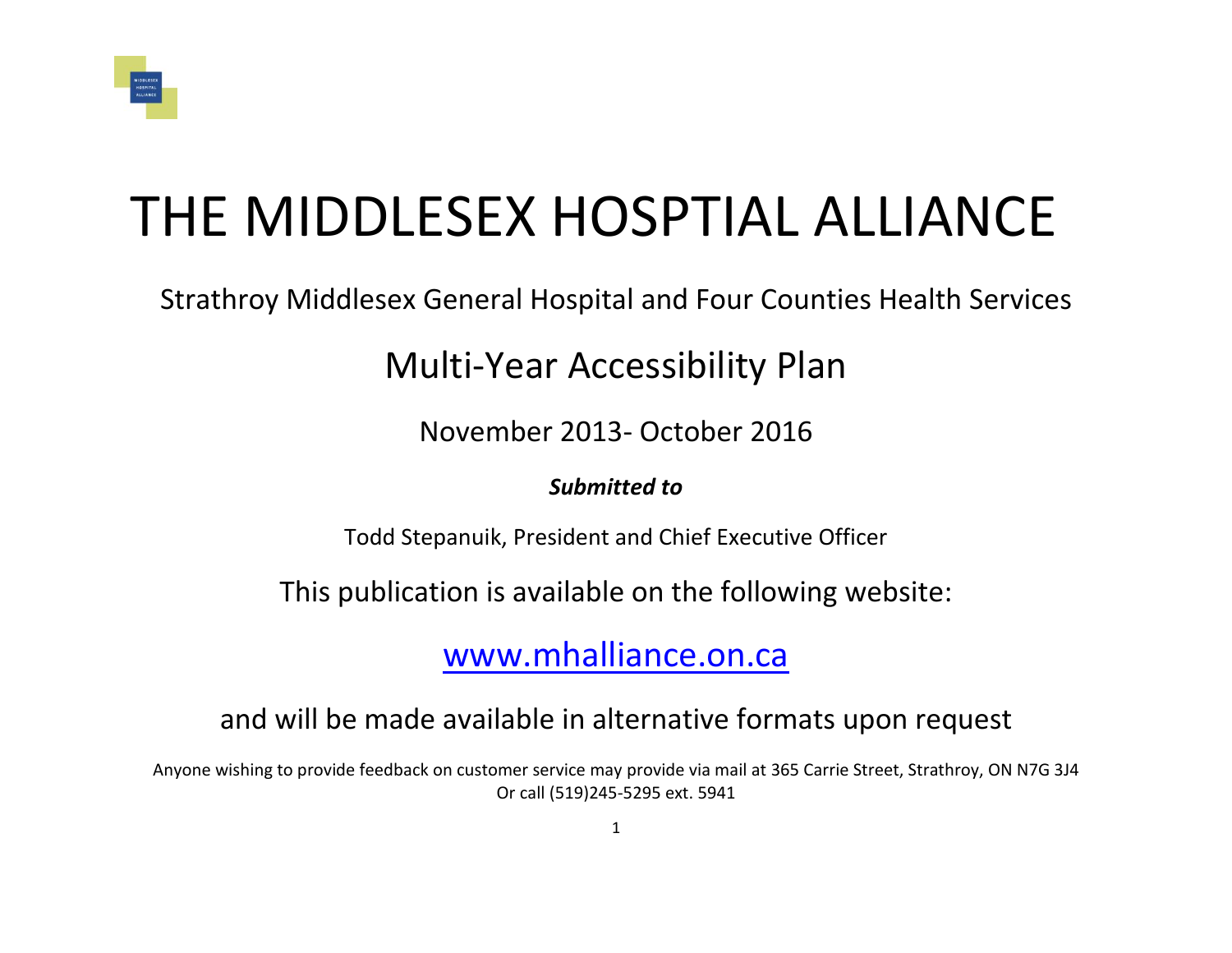

# **Table of Contents**

| <b>Our Mission</b>                                                   | $\overline{4}$ |
|----------------------------------------------------------------------|----------------|
| <b>Our Vision</b>                                                    | $\overline{4}$ |
| <b>Our Principles</b>                                                | $\overline{4}$ |
| <b>Executive Summary</b>                                             | 5              |
| Introduction                                                         | 6              |
| Requirements under the AODA 429/07 Customer Service Regulation       | 8              |
| Middlesex Hospital Alliance                                          | 10             |
| <b>Statement of Commitment</b>                                       | 10             |
| Accessibility at Middlesex Hospital Alliance                         | 11             |
| <b>Identification of barriers</b>                                    | 11             |
| Barriers identified and addressed at the Middlesex Hospital Alliance | 12             |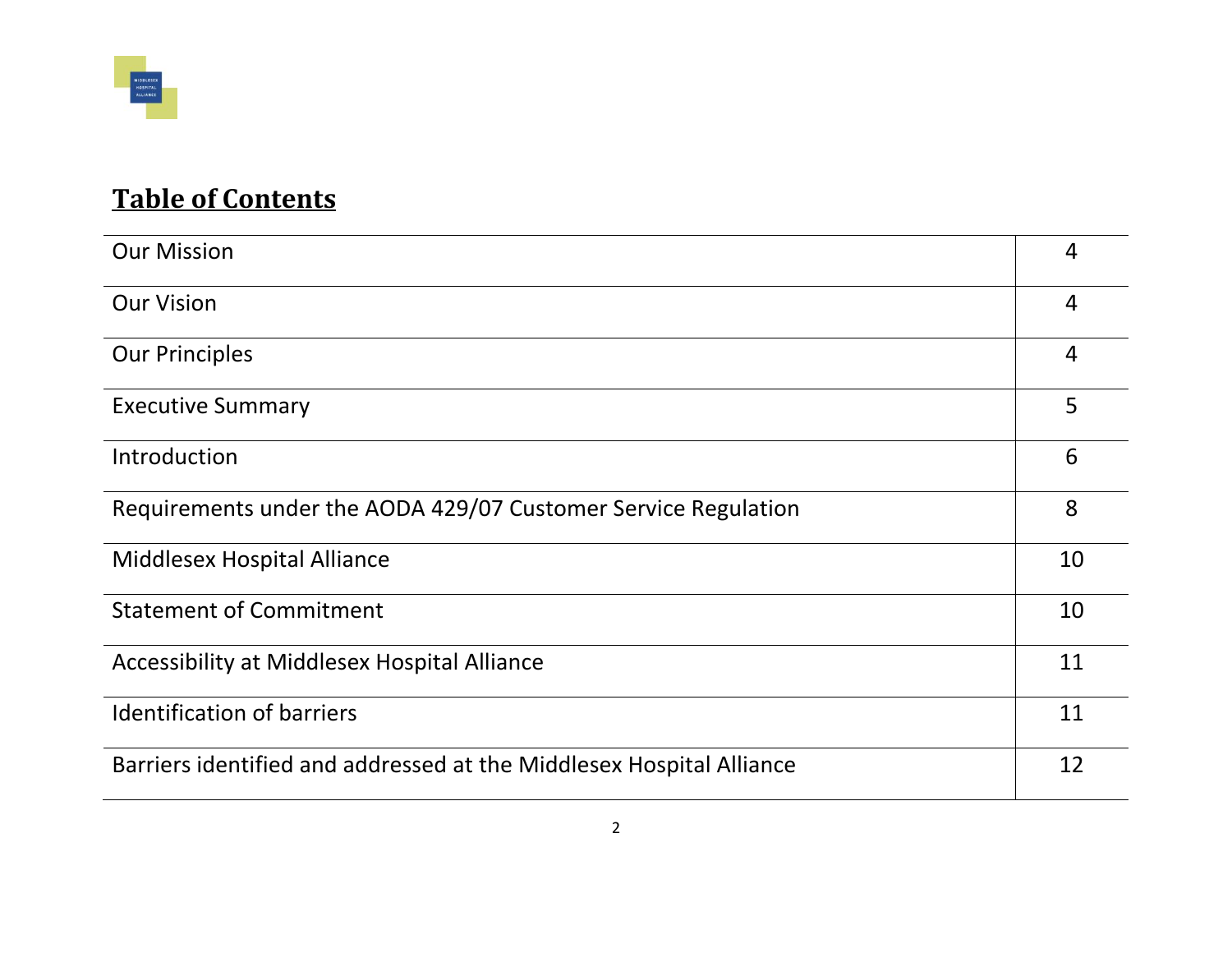

| Future identified barriers for the Middlesex Hospital Alliance | 17 |
|----------------------------------------------------------------|----|
| Integrated Accessibility Standards Compliance Plan             |    |
| Communication of the Accessibility Plan                        | 29 |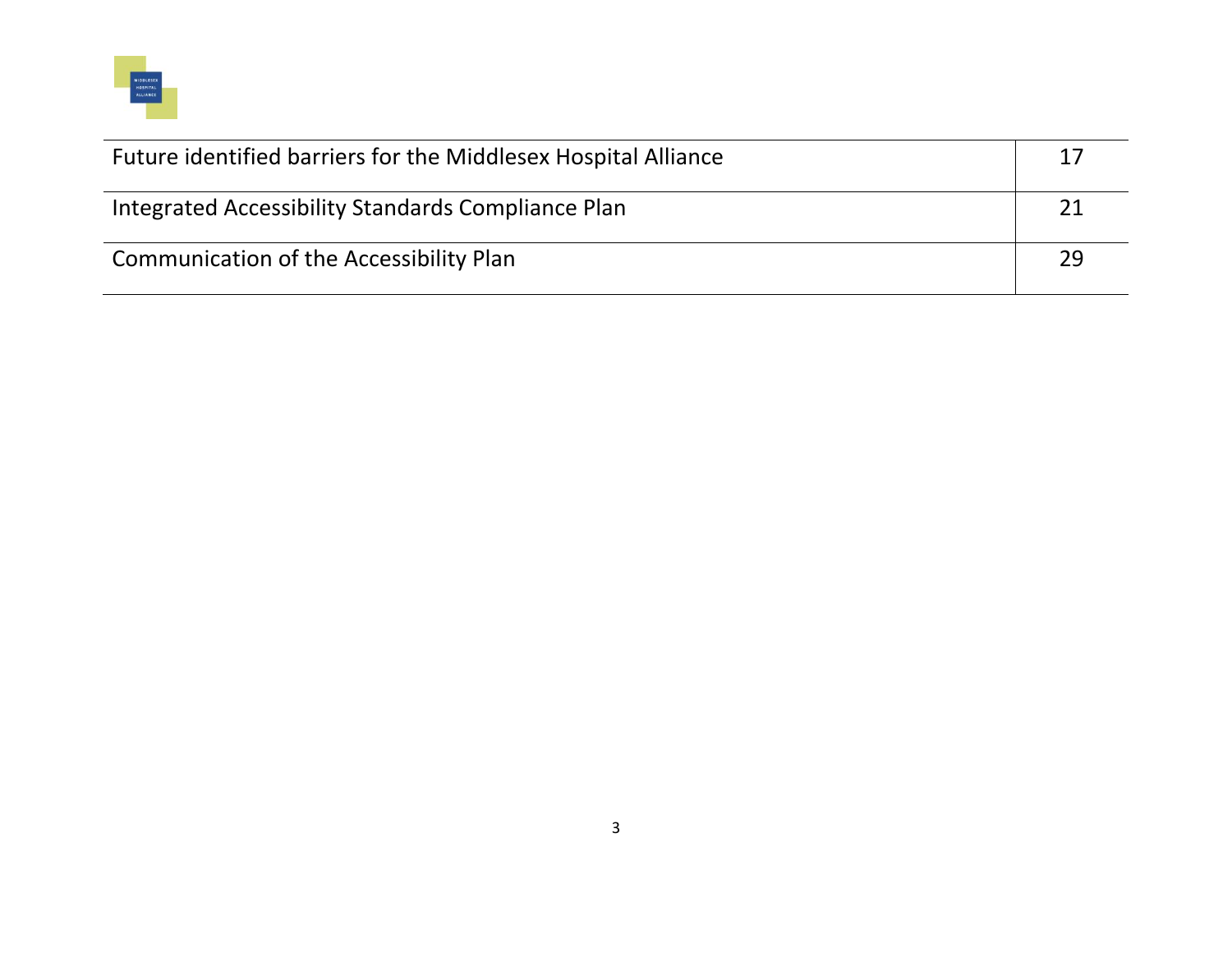

#### **Our Mission**

To provide the healthcare we would expect for our own families

#### **Our Vision**

The Middlesex Hospital Alliance will be the best place for patient centered care; providing excellence in quality, people, service and financial performance.

#### **Our Principles**

The Middlesex Hospital Alliance is guided by our principles;

**S**afety for our patients, staff and visitors

**E**xcellence in our performance

**R**espect for everyone all the time

**V**alue in all that we do

**E**nthusiasm as our way of life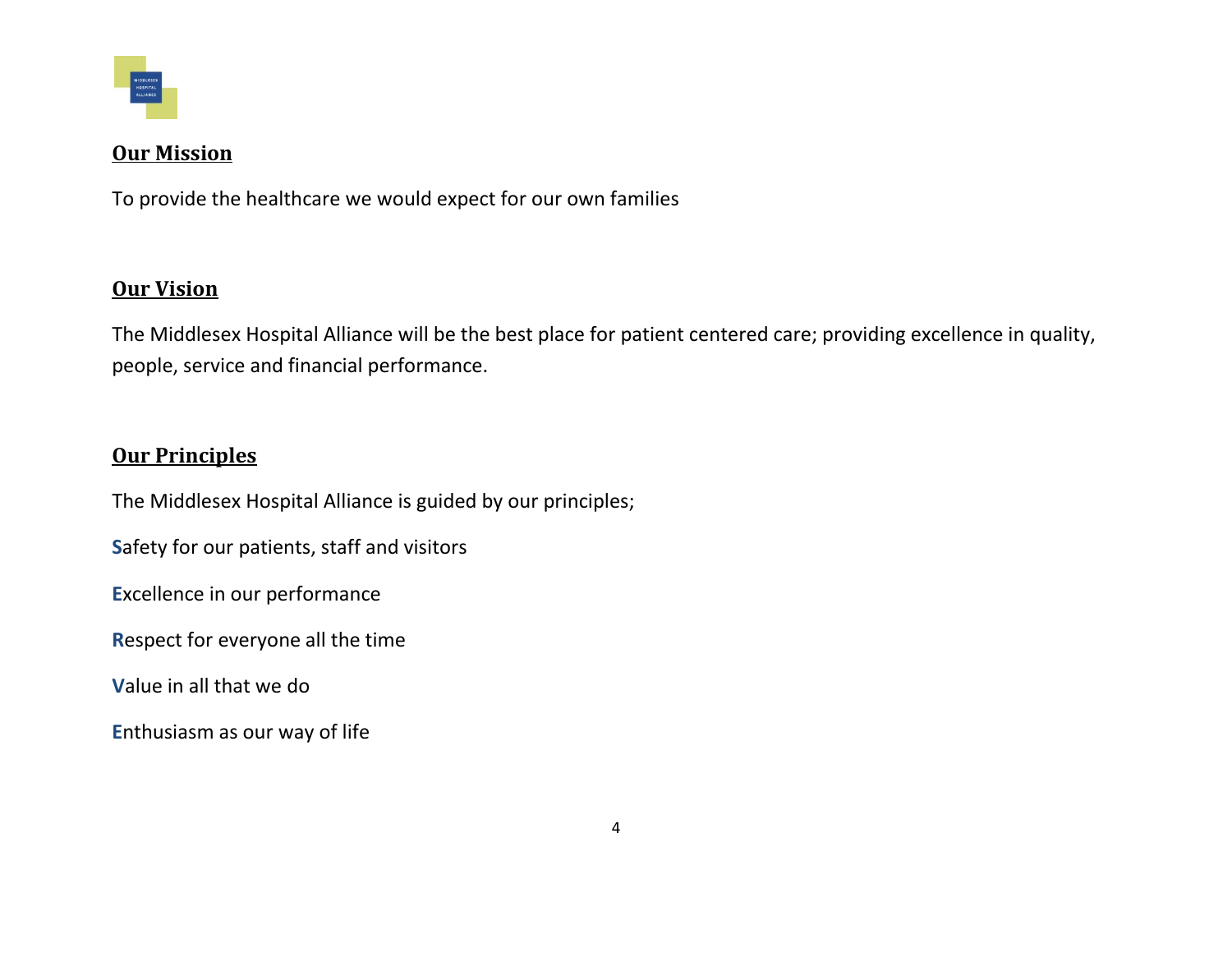

#### **Executive Summary**

The purpose of the Ontarians with Disabilities Act, 2001 (ODA) is to improve opportunities for people with disabilities and to provide for their involvement in the identification, removal and prevention of barriers to their full participation in the life of the province. To this end, the ODA requires each organization to prepare an annual accessibility plan; to consult with persons with disabilities in the preparation of this plan; and to make the plan public.

With the introduction of the Accessibility for Ontarians with Disabilities Act, 2005 (AODA) and the subsequent Integrated Accessibility Standard Regulations (O. Reg. 197/11); the requirement to create, maintain and communicate a multi-year accessibility plan replaced the annual plan requirement. This document is the multiyear accessibility plan for the Middlesex Hospital Alliance (hereinafter referred to as "MHA"). The plan builds on previous years plans and includes measures that the MHA will take in the upcoming years to identify, remove and prevent barriers to people with disabilities who live, work in or use the facilities and services of the MHA. The plan will be reviewed annually and updated as barriers are identified and/ or eliminated.

At the MHA we are committed to improving access to our facilities, services and care for patients, their families, visitors, staff and volunteers.

MHA is committed to:

- the continual improvement of access to hospital facilities, policies, programs, practices and services for patients, their family members, staff and volunteers
- the participation of persons with disabilities in the development and review of its annual plan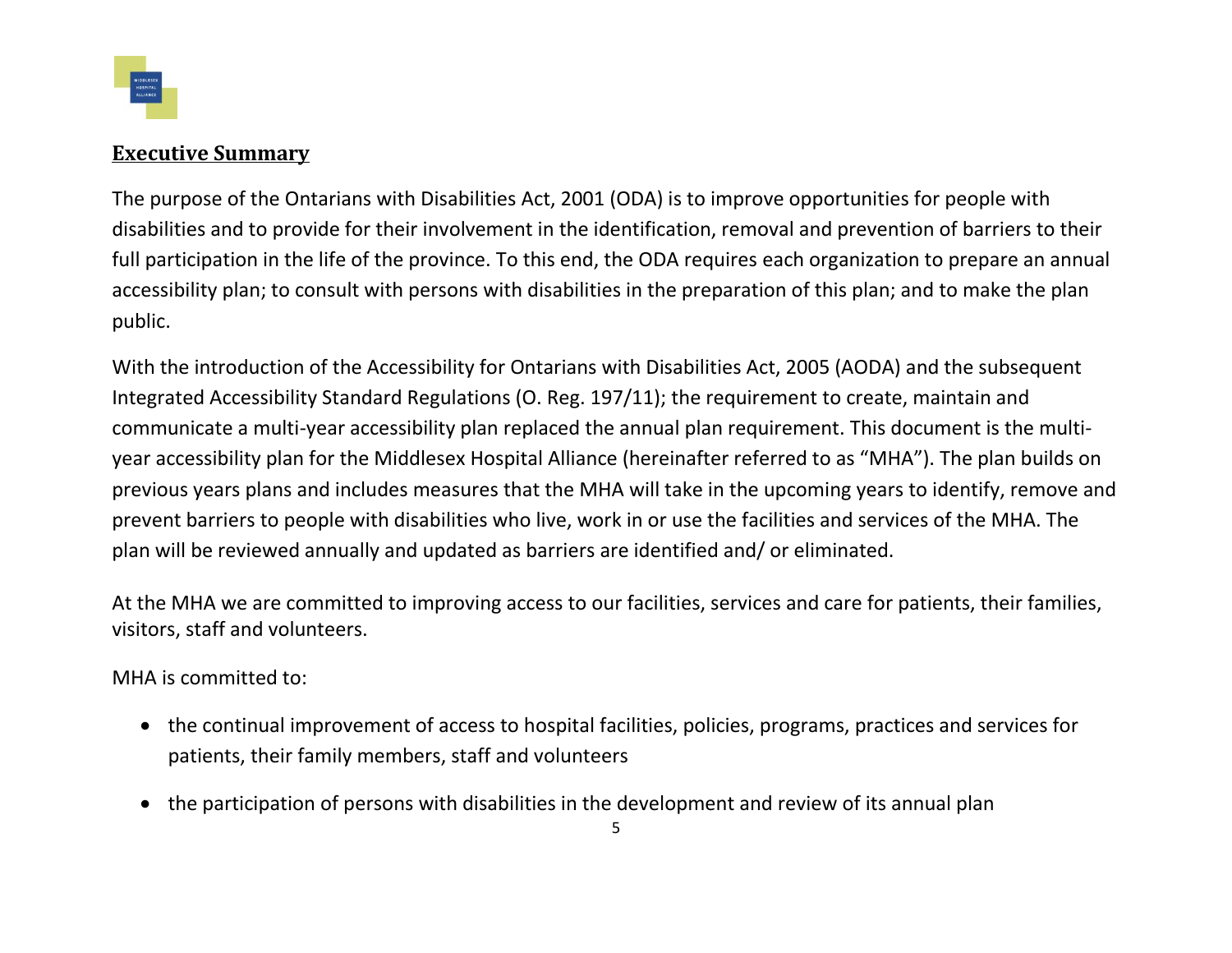

 the provision of quality services to all patients, their family members, and members of the community with disabilities

#### **Introduction**

The Ontario government's goal is a fully accessible Ontario by 2025. In 2001, the Ontarians with Disabilities Act (ODA) was passed. This was followed in 2005 by the Accessibility for Ontarians with Disabilities Act (AODA), and in 2008 with the Accessibility Standard for Customer Service, Ontario Regulation 429/07. The Integrated Accessibility Standards, Ontario Regulation 191/11 is the latest standard to be issued under the AODA 2005 and became law on June 3, 2011. It covers accessibility standards in information and communication, employment, transportation and the design of public spaces. There is a phased-in approach to compliance, with deadline dates for each standard being based upon organization type and size, primarily ranging between January 1, 2012 and January 1, 2017.

The preceding Ontarians with Disabilities Act, (ODA 2001) remains in force until retracted. The purpose of this Act is to "Improve opportunities for people with disabilities and to provide for their involvement in the identification, removal and prevention of barriers to their full participation in the life of the province." This Act mandates hospitals and other identified public sector organizations to write, approve, endorse, submit, publish, and communicate their accessibility plans. The Middlesex Hospital Alliance (Four Counties Health Services) and (Strathroy Middlesex General Hospital) is committed to providing an environment free of barriers for the disabled.

A "Barrier" is: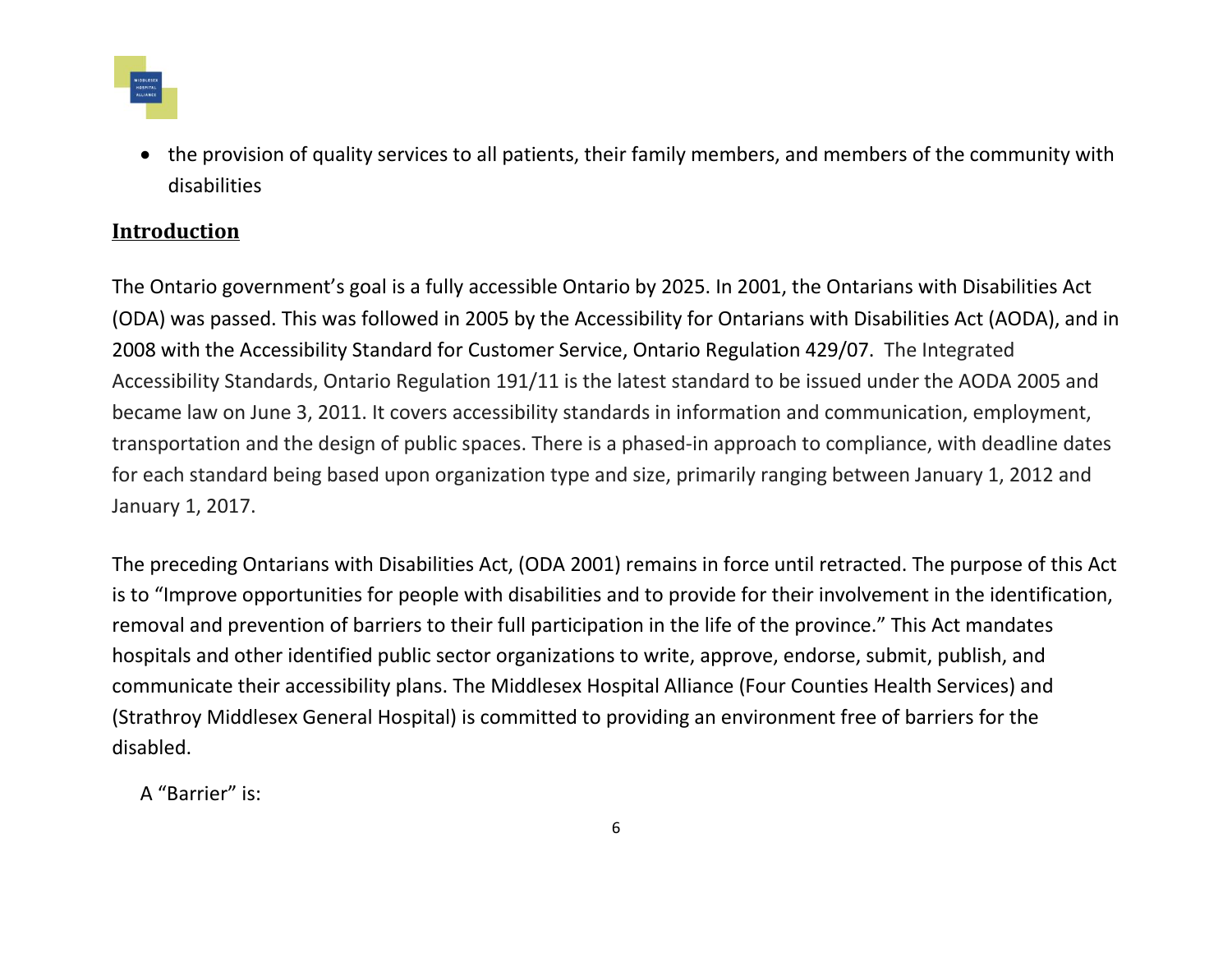

A. Anything that prevents a person with a disability from fully participating in all aspects of society because of his or her disability, including a physical barrier, an architectural barrier, a policy or a practice.

#### A Disability is:

- A. Any degree of physical disability, infirmity, malformation, or disfigurement that is caused by bodily injury, birth defect or illness and, without limiting the generality of the foregoing, includes diabetes mellitus, epilepsy, a brain injury, any degree of paralysis, amputation, lack of physical co-ordination, blindness or visual impediment, deafness or hearing impediment, muteness or speech impediment, or physical reliance on a guide dog or other animal or on a wheelchair or other remedial appliance or device
- B. A condition of developmental disability or mental impairment
- C. A learning disability or a dysfunction in one or more of the processes involved in understanding or using spoken language or symbols
- D. An injury or disability for which benefits were claimed and received under the insurance plan established under the Workplace Safety and Insurance Act, or
- E. A Mental Disorder

The MHA has undertaken projects throughout the years to enhance the accessibility of the hospital, and its services. The sites of the MHA will continue to do so with the goal of eliminating any barriers to access, communication and service for those with disabilities.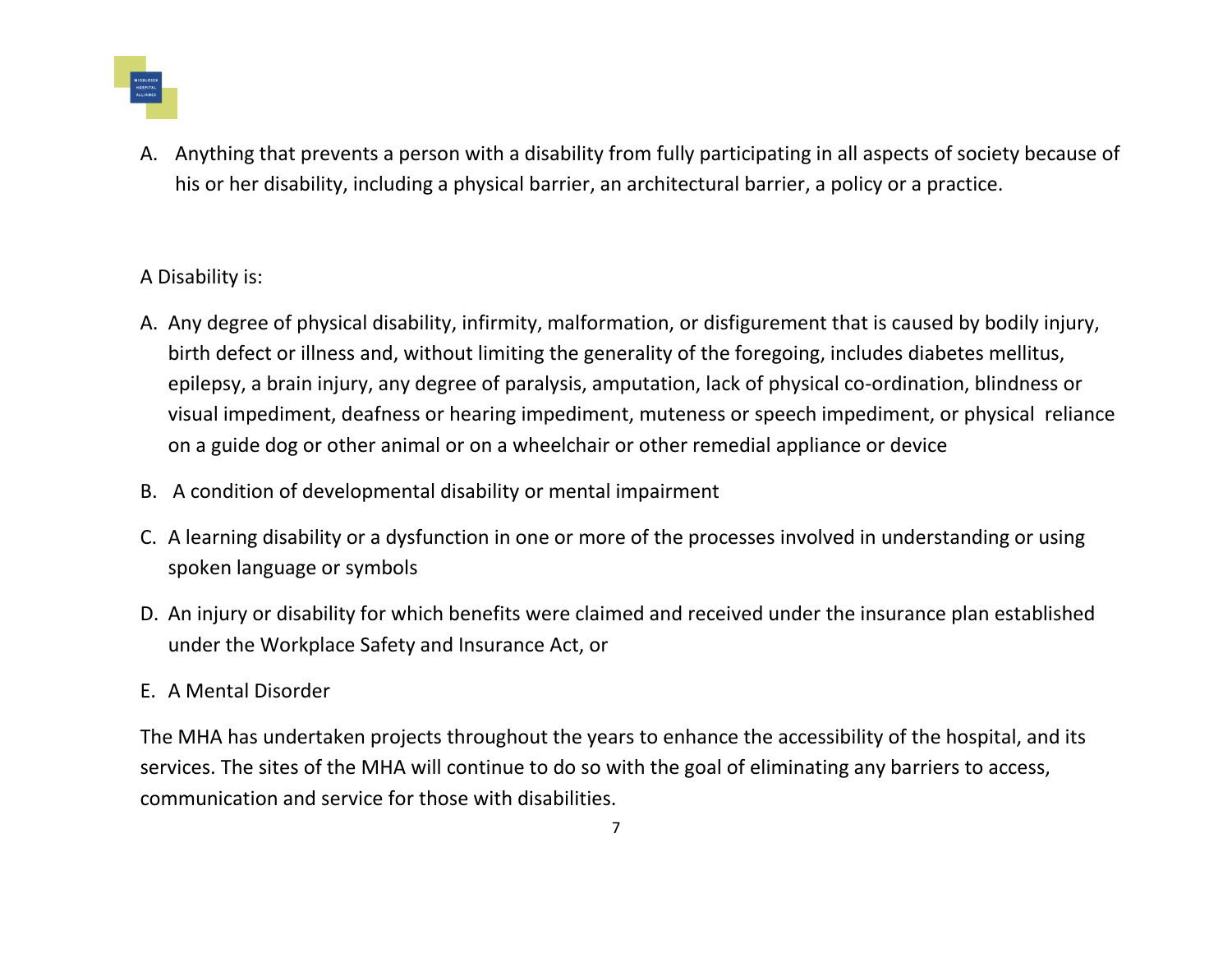

#### **Requirements under the AODA 429/07 Customer Service Regulation**

The Act requires that we:

- 1) Implement policies, practices and procedures on providing goods and services to people with disabilities
- 2) Execute a policy on allowing people to use their own personal assistive devices to access goods and services, and provide information about any other means offered by the hospital (assistive devices, services etc.) to allow them access to goods and services
- 3) Ensure hospital policies, practices and procedures are in line with the core principles of independence, dignity, integration and equality of opportunity
- 4) Communicate with a person having a disability in a manner that takes into account his or her disability
- 5) Train staff, volunteers, contractors and other people that interact with the public or other third parties on the hospital's behalf on the topics outlined in the customer services standard, and record all training including the dates the training occurred and names of the individuals trained
- 6) Train staff and any other people involved in developing hospital policies, practices and procedures on the requirements regarding goods or services as outlined in the customer service standard
- 7) Allow people with disabilities to be accompanied by their guide dog, service animal or support person in areas of the premises unless the animal or person is restricted for health reasons, or by law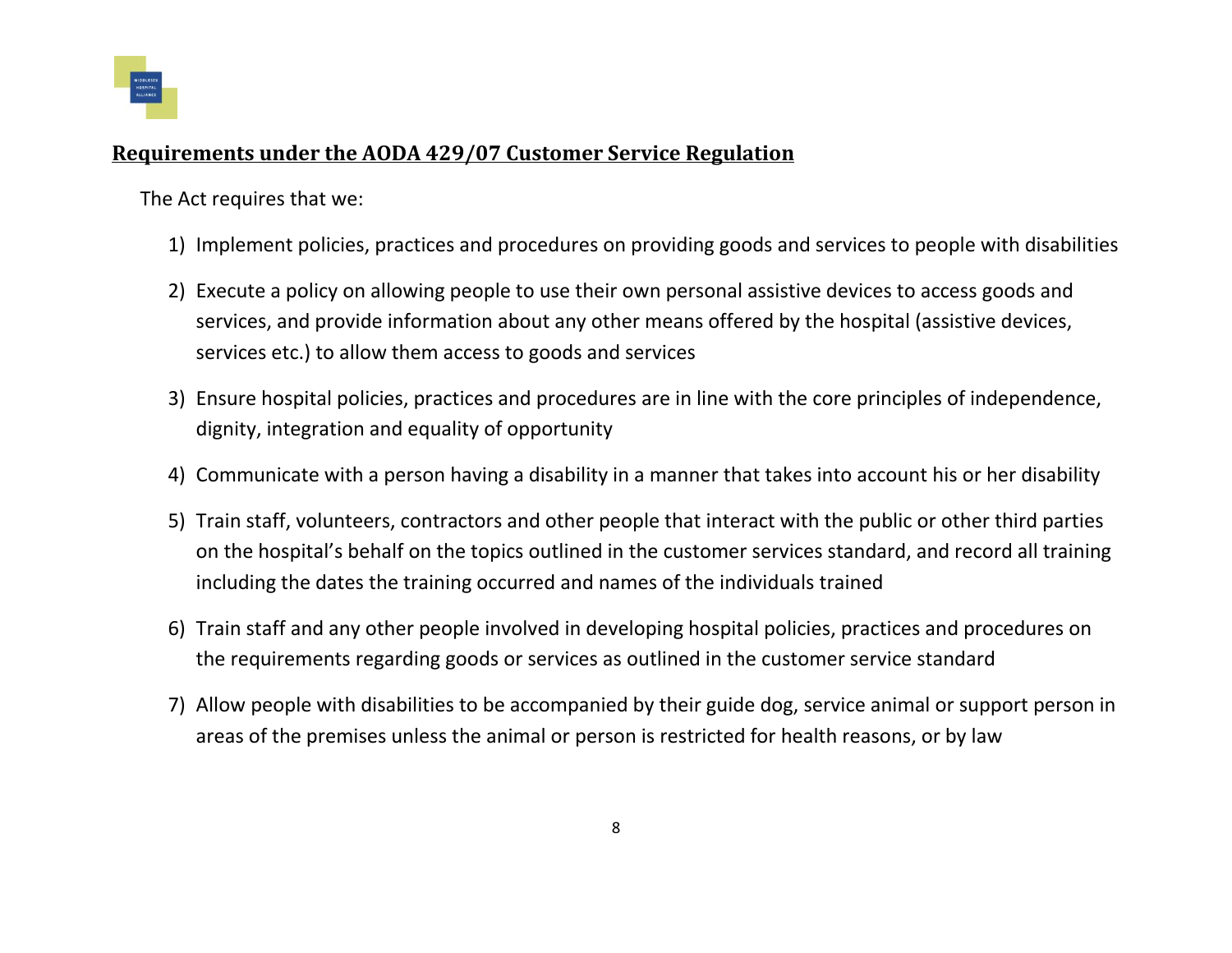

- 8) Provide information on any admission fees that may be charged for a support person, with as much advance notice as possible
- 9) Provide notice when services, goods, or facilities used by people with disabilities are temporarily disrupted
- 10) Establish a process for people to provide feedback on the hospital's method of providing goods and services to people with disabilities and how you will respond to any feedback, and take action on any complaints, ensuring information about how the hospital will provide feedback should be readily available to the public
- 11) All policies, practices and procedures that govern accessible customer service and associated requirements must be documented
- 12) Provide notice to customers that documents required under the customer service standard are available upon request
- 13) Ensure the documents required under the customer service standards are available when requested, by a person with a disability, in a format that takes into account the person's disability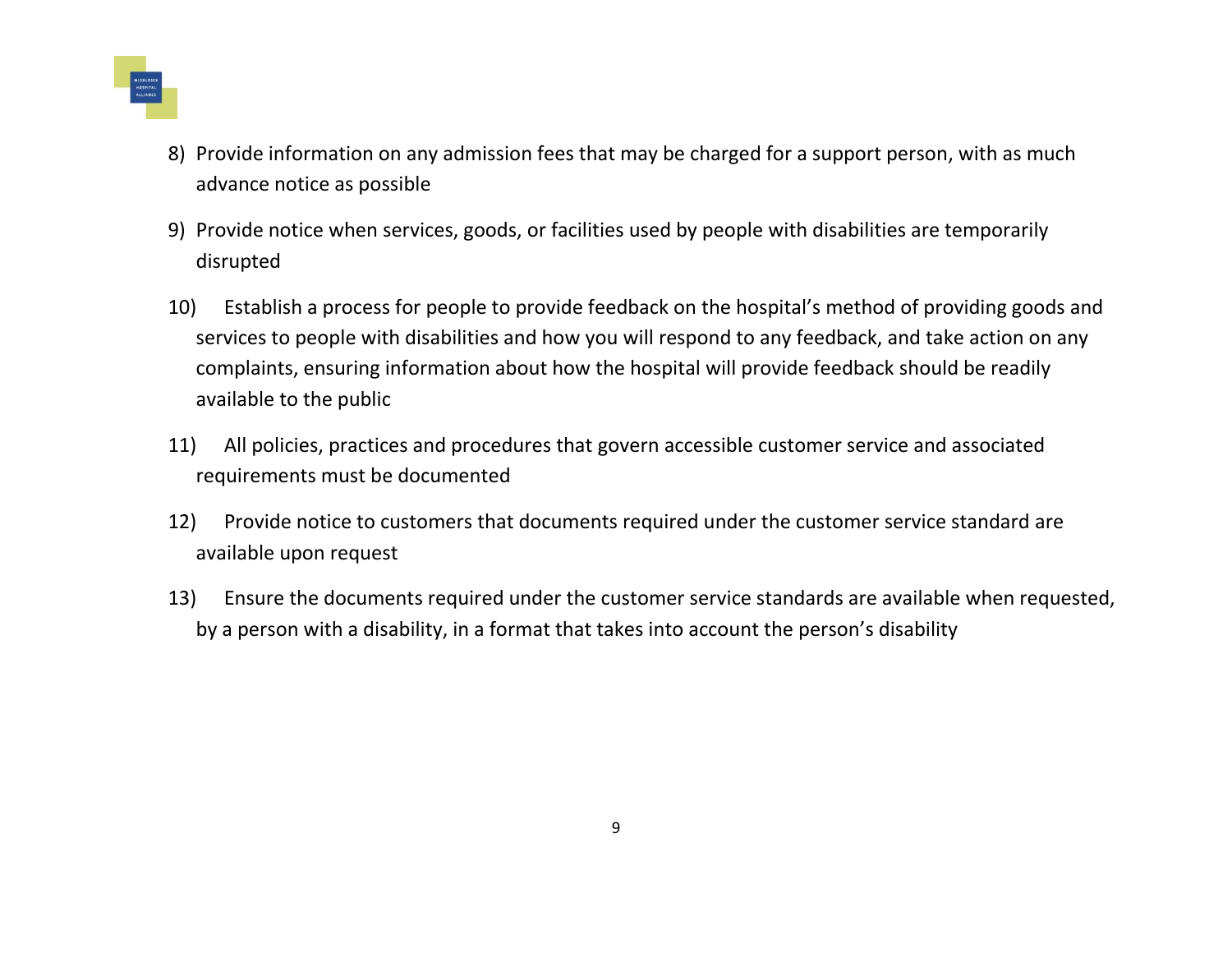

#### **Middlesex Hospital Alliance**

Formed in 1999 the MHA is made up of two partner sites: Four Counties Health Services and Strathroy Middlesex General Hospital. The hospitals have agreed to operate cooperatively, but maintain their independent corporate status.

Four Counties Health Services (FCHS) is a twelve bed rural community hospital, with an active Emergency Department, several outpatient clinics, and community services available.

Strathroy Middlesex General Hospital (SMGH) is a fifty-four bed community hospital, with an active Emergency Department, and many outpatient clinics.

This accessibility plan builds on previous site accessibility plans in place at Four Counties Health Services and Strathroy Middlesex General Hospital. The planning and implementation of changes occurs over a period of time, keeping in mind the operational, and in some cases capital costs of implementation.

#### **Statement of Commitment**

The MHA is committed to continual improvement of facilities access, policies, programs, practices and services for patients and their family members, health care practitioners, volunteers and members of the community with disabilities; the participation of people with disabilities in the development and review of its accessibility plan; and the provision of quality services to patients and their family members and members of the community with disabilities.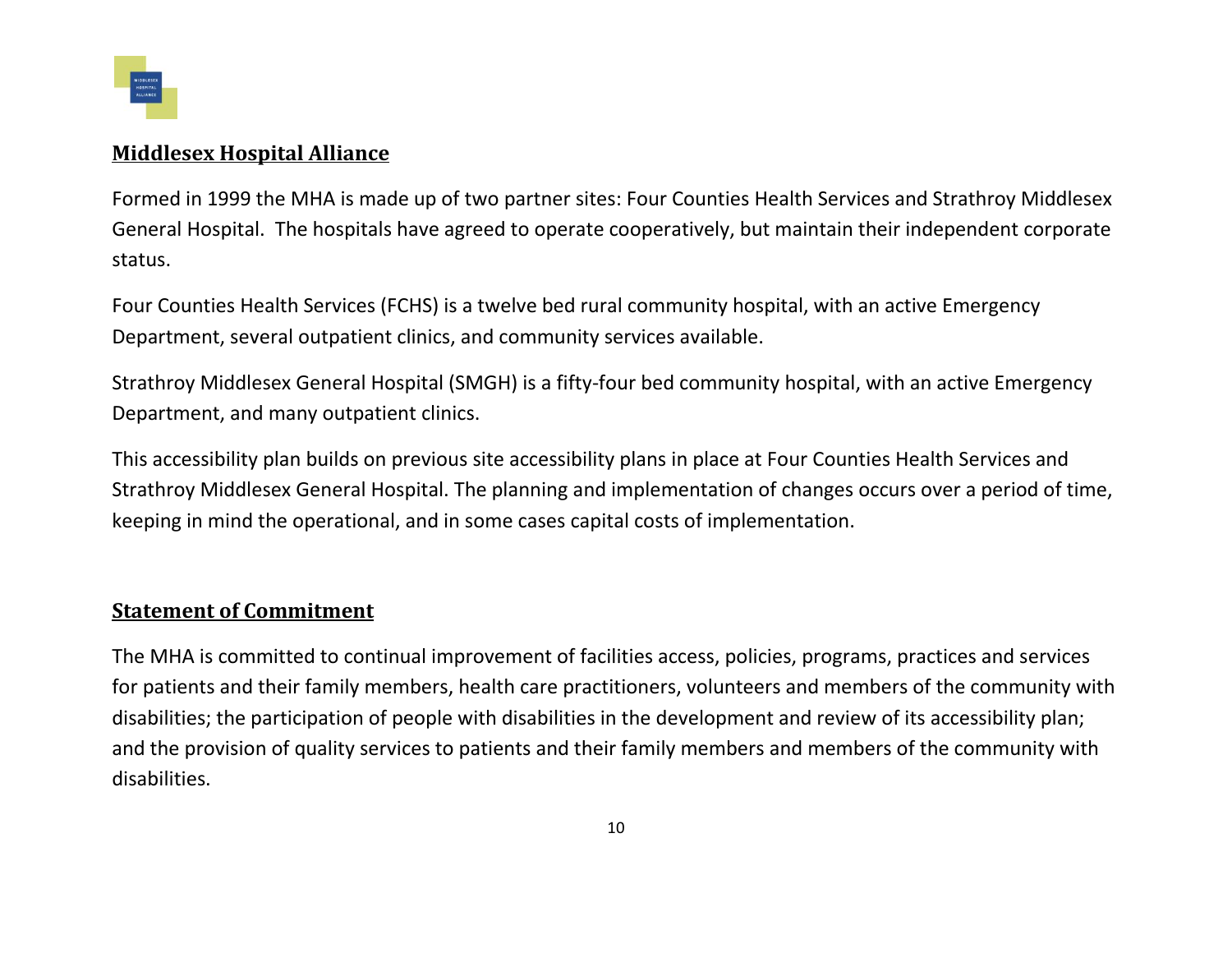

#### **Accessibility at the Middlesex Hospital Alliance**

Accessibility Planning was previously the responsibility of the Joint Occupational Health and Safety/Environment Team at each individual site. In October 2012 this responsibility was moved to the MHA Facilities Management Department in consultation with senior leadership. A working group was established to ensure the involvement of staff and persons with disabilities in the annual review of this accessibility plan moving forward.

Staff, volunteers, third party contracts, and physicians have received training on the accessibility standards and have reviewed the corresponding policies as part of our plan to enhance accessibility to customer services at the MHA.

The accessibility working group is dedicated to identifying, removing and preventing barriers to people with disabilities. The resulting accessibility plan is available on the Middlesex Hospital Alliance Corporate Website, and in hard copy, including large print version upon request.

#### **Identification of barriers**

We believe that it is the responsibility of all staff to be on the alert for barriers within the organization, and to bring the existence of the barrier to the attention of Administration and the Accessibility Working Group. To facilitate this, a designated space is available for staff, volunteers and physicians to report the barrier, and a possible solution if known.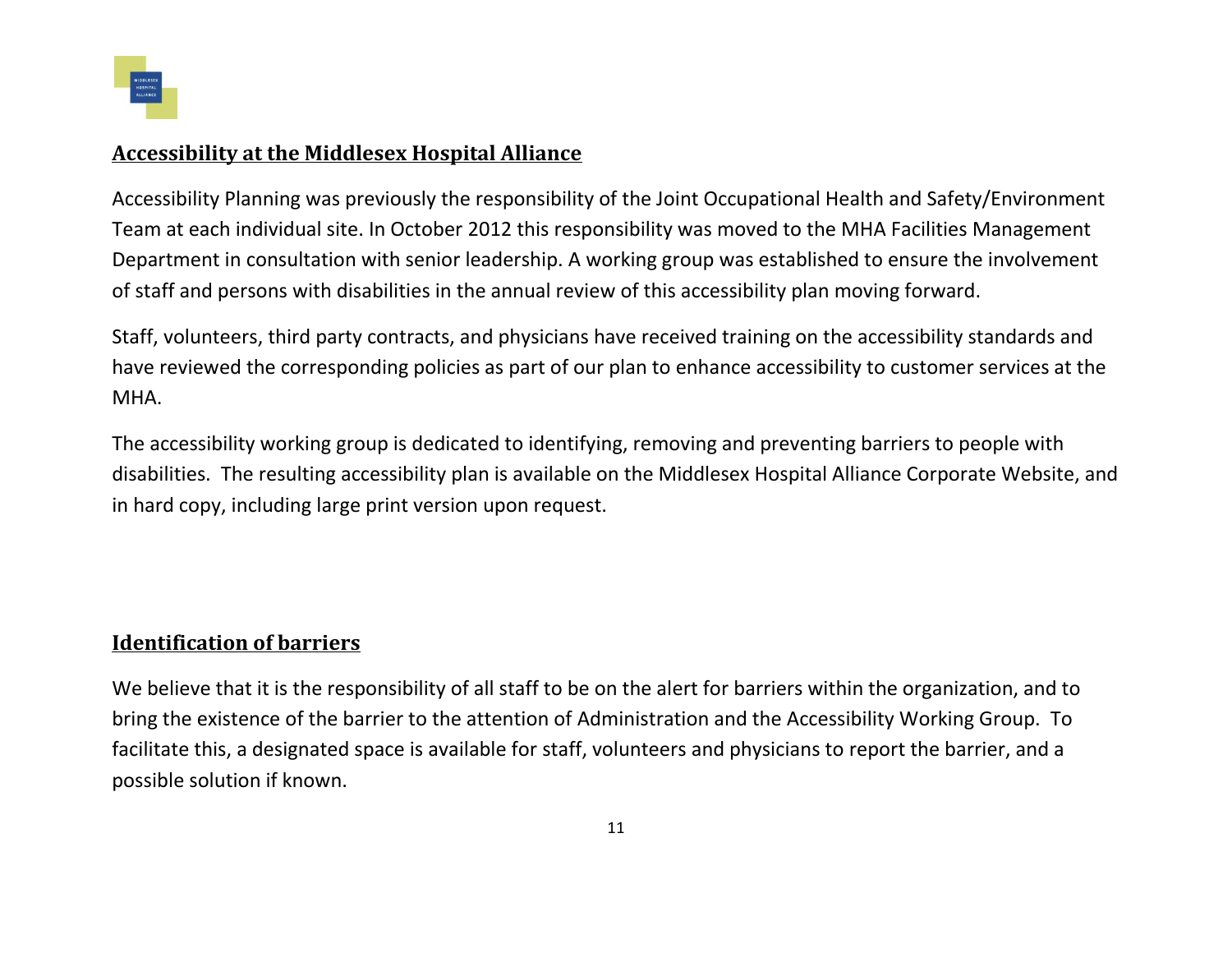

## **Barriers identified and addressed at the Middlesex Hospital Alliance**

| <b>Barrier</b>                            | <b>Objective</b>                                                    | <b>Means to</b><br>remove/<br>prevent                                                                                | <b>Performance Criteria</b>        | <b>Responsibility</b>        |
|-------------------------------------------|---------------------------------------------------------------------|----------------------------------------------------------------------------------------------------------------------|------------------------------------|------------------------------|
| <b>Grab Bars</b>                          | To improve better<br>positioning and fit<br>of current grab<br>bars | Assess and<br>properly size and<br>position<br>replacement grab<br>bars                                              | Completed - Spring 2011            | <b>Facilities Management</b> |
| SMGH - Redevelopment<br>of front entrance | To improve access<br>for persons with<br>mobility<br>challenges     | Improved grade to<br>entrance area and<br>added radiant<br>heating to<br>concrete to<br>prevent slippery<br>surfaces | <b>Completed - October</b><br>2011 | <b>Facilities Management</b> |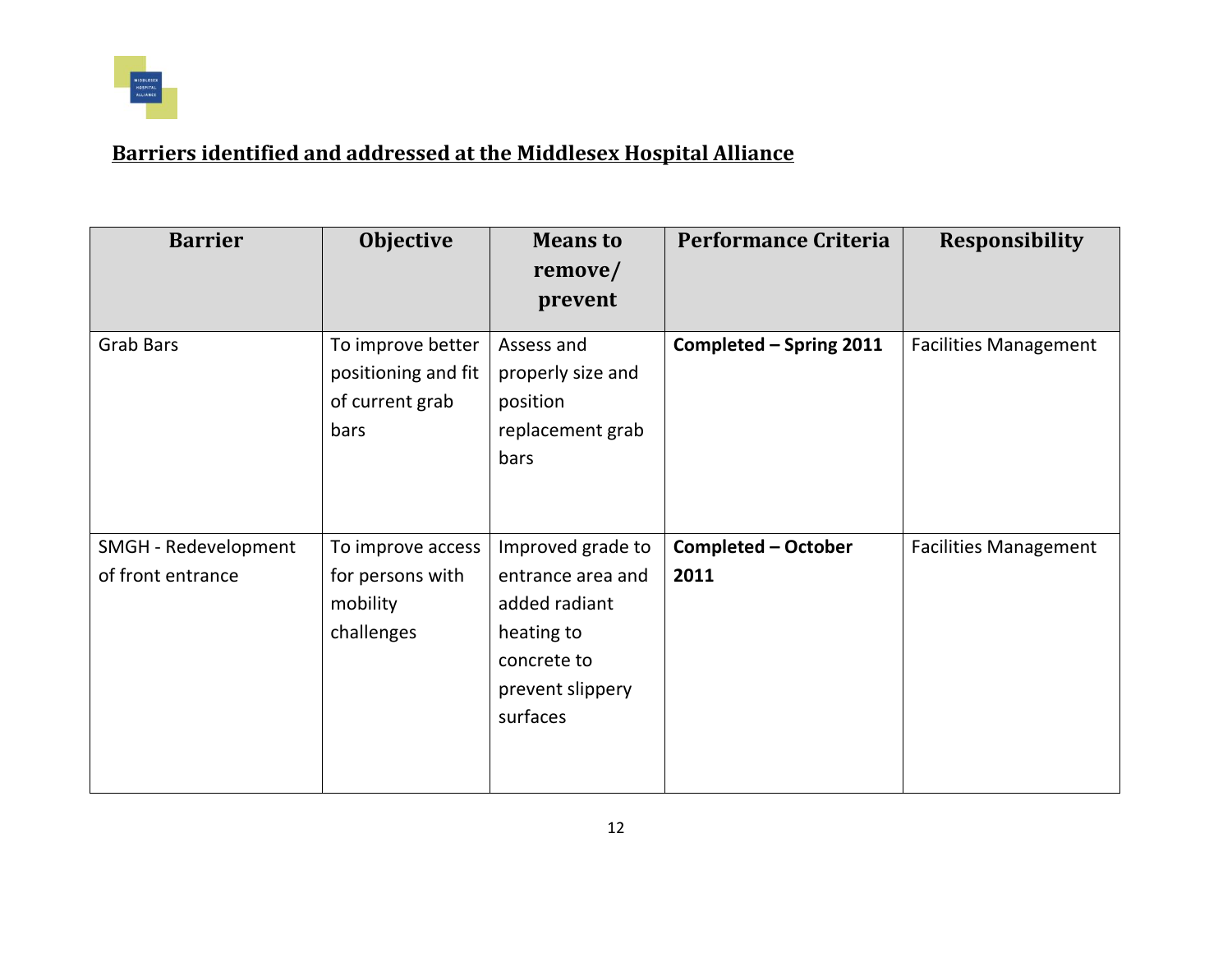

| FCHS - Improved lighting        | To increase      | Installed LED wall  | <b>Completed - Summer</b> | <b>Facilities Management</b> |
|---------------------------------|------------------|---------------------|---------------------------|------------------------------|
| at entrances                    | lighting levels  | mounted lighting    | 2011                      |                              |
|                                 |                  | at all entrances    |                           |                              |
|                                 |                  |                     |                           |                              |
| SMGH - Access to                | To ensure        | Lean wheelchair     | Completed - 2012          | Lean Wheelchair Team         |
| wheelchairs                     | wheelchairs are  | team formed and     |                           |                              |
|                                 | available as     | studied wheelchair  |                           |                              |
|                                 | required for     | needs and           |                           |                              |
|                                 | persons with     | implemented         |                           |                              |
|                                 | mobility         | changes in process  |                           |                              |
|                                 | challenges       | to ensure           |                           |                              |
|                                 |                  | wheelchairs are     |                           |                              |
|                                 |                  | identified and      |                           |                              |
|                                 |                  | available as        |                           |                              |
|                                 |                  | required            |                           |                              |
|                                 |                  |                     |                           |                              |
|                                 |                  |                     |                           |                              |
| <b>Review of Draft</b>          | Develop          | Ensure future       | <b>Completed - Summer</b> | <b>Facilities Management</b> |
| <b>Integrated Accessibility</b> | understanding of | planning / projects | 2012                      |                              |
| Standard                        | draft currently  | include review of   |                           |                              |
|                                 | out for review   | $191/11$ as part of |                           |                              |
|                                 |                  | design process      |                           |                              |
|                                 |                  |                     |                           |                              |
|                                 |                  |                     |                           |                              |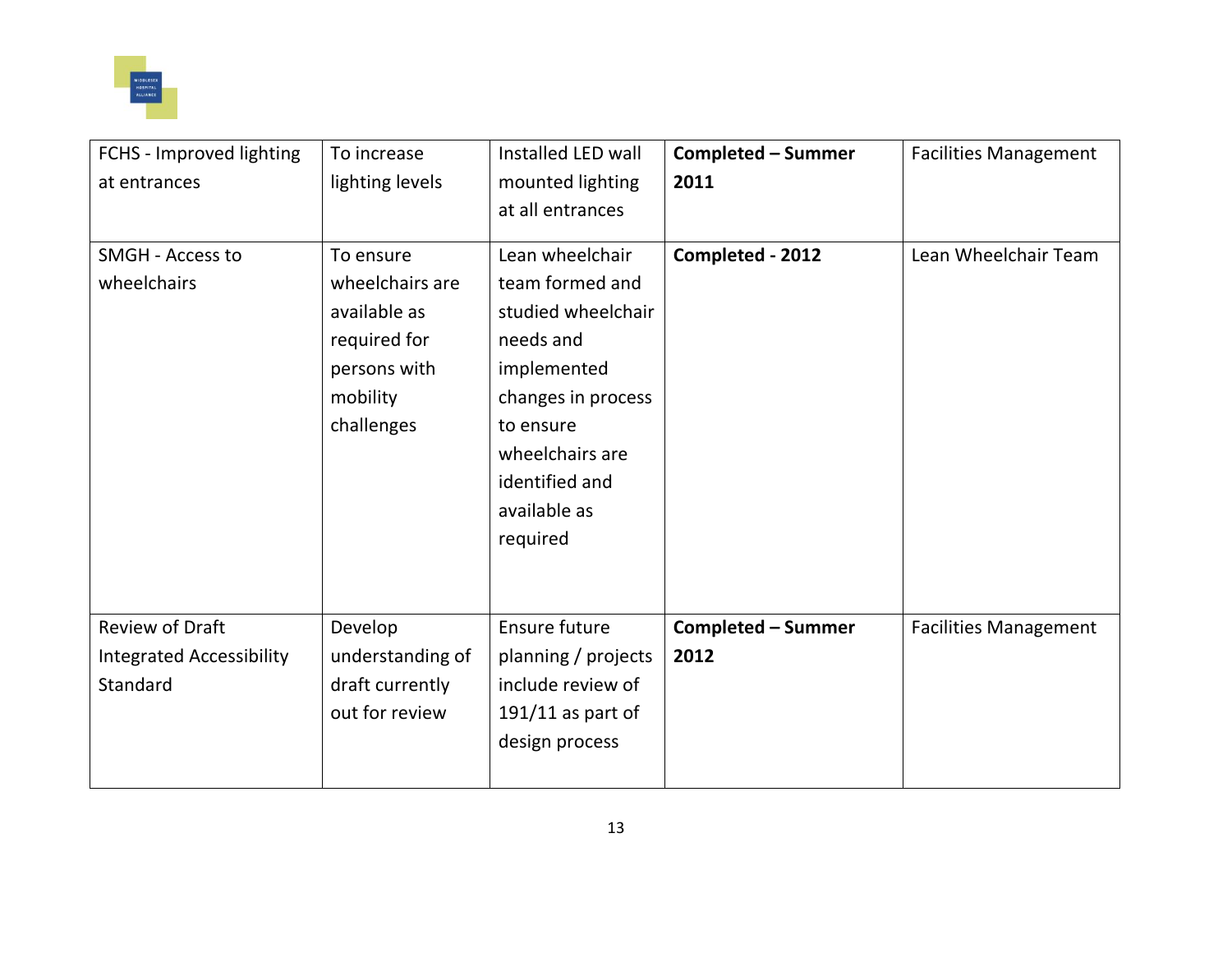

| SMGH - Improve access     | To ensure                | Renovated existing   | Completed - Fall 2012      | <b>Facilities Management</b> |
|---------------------------|--------------------------|----------------------|----------------------------|------------------------------|
| to Facilities Management  | customers                | area ensuring        |                            |                              |
| for persons with          | entering the             | pathways and         |                            |                              |
| disabilities              | department are           | office spaces were   |                            |                              |
|                           | not subject to           | sized to             |                            |                              |
|                           | barriers                 | accommodate          |                            |                              |
|                           |                          | persons in wheel     |                            |                              |
|                           |                          | chairs               |                            |                              |
|                           |                          |                      |                            |                              |
|                           |                          |                      |                            |                              |
| Lack of leadership/       | <b>Ensure facilities</b> | Responsibility for   | <b>Completed - October</b> | <b>Facilities Management</b> |
| direction for AODA        | are continually          | leadership and       | 2012                       |                              |
| sustainability            | reviewing and            | compliance with      |                            |                              |
|                           | addressing               | AODA act and         |                            |                              |
|                           | accessibility            | regulations moved    |                            |                              |
|                           | concerns                 | from JHSEC to        |                            |                              |
|                           |                          | Director, Facilities |                            |                              |
|                           |                          | Management           |                            |                              |
| SMGH - Installation of    | To improve ease          | Automate             | Completed - 2013           | <b>Facilities Management</b> |
| automatic door operator   | of access to             | operator             |                            |                              |
| for barrier free washroom | barrier free             |                      |                            |                              |
| in lobby area             | washroom                 |                      |                            |                              |
|                           |                          |                      |                            |                              |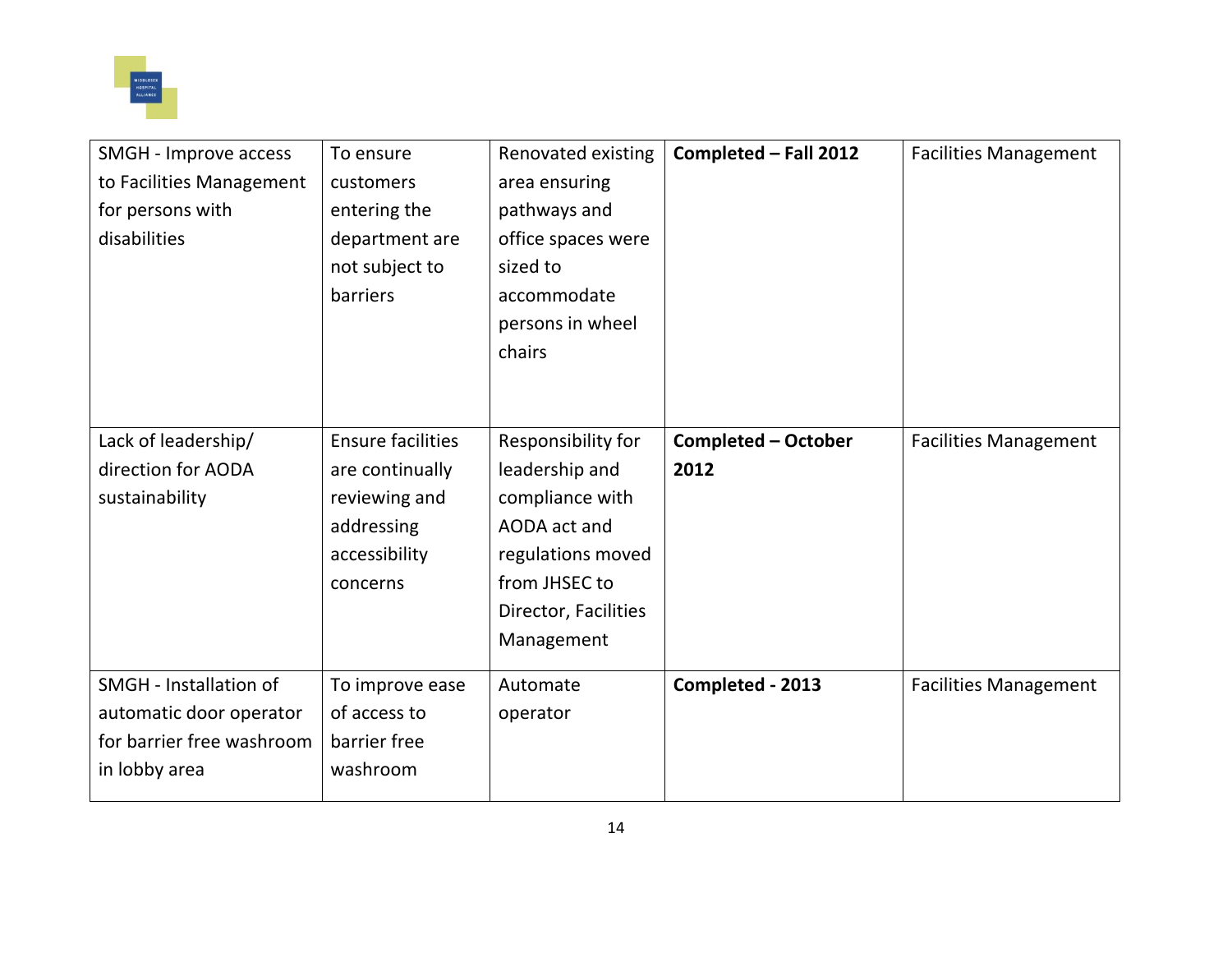

| <b>SMGH - Newly</b>       | To create easily    | Installed           | Completed - 2013 | <b>Facilities Management</b> |
|---------------------------|---------------------|---------------------|------------------|------------------------------|
| redeveloped front         | identifiable        | directional         |                  |                              |
| entrance nontraditional   | pathway through     | marking tape in     |                  |                              |
| door layout creates       | entrance            | vestibule to        |                  |                              |
| barrier for visually      |                     | indicate pathway.   |                  |                              |
| impaired                  |                     |                     |                  |                              |
|                           |                     |                     |                  |                              |
| SMGH - Installation of    | To indentify        | Install appropriate | Completed - 2012 | <b>Facilities Management</b> |
| accessible entrance       | which entrances     | signage             |                  |                              |
| signage that had been     | are accessible      |                     |                  |                              |
| removed during            |                     |                     |                  |                              |
| renovations               |                     |                     |                  |                              |
|                           |                     |                     |                  |                              |
|                           |                     |                     |                  |                              |
| Involvement from          | Ensure that         | Establish working   | Completed - 2012 | <b>Facilities Management</b> |
| peoples with disabilities | disabled            | group in fall of    |                  |                              |
| in the review and         | community           | 2012                |                  |                              |
| development of policies / | members have        |                     |                  |                              |
| procedures annually       | input to policies / |                     |                  |                              |
|                           | procedures          |                     |                  |                              |
|                           |                     |                     |                  |                              |
|                           |                     |                     |                  |                              |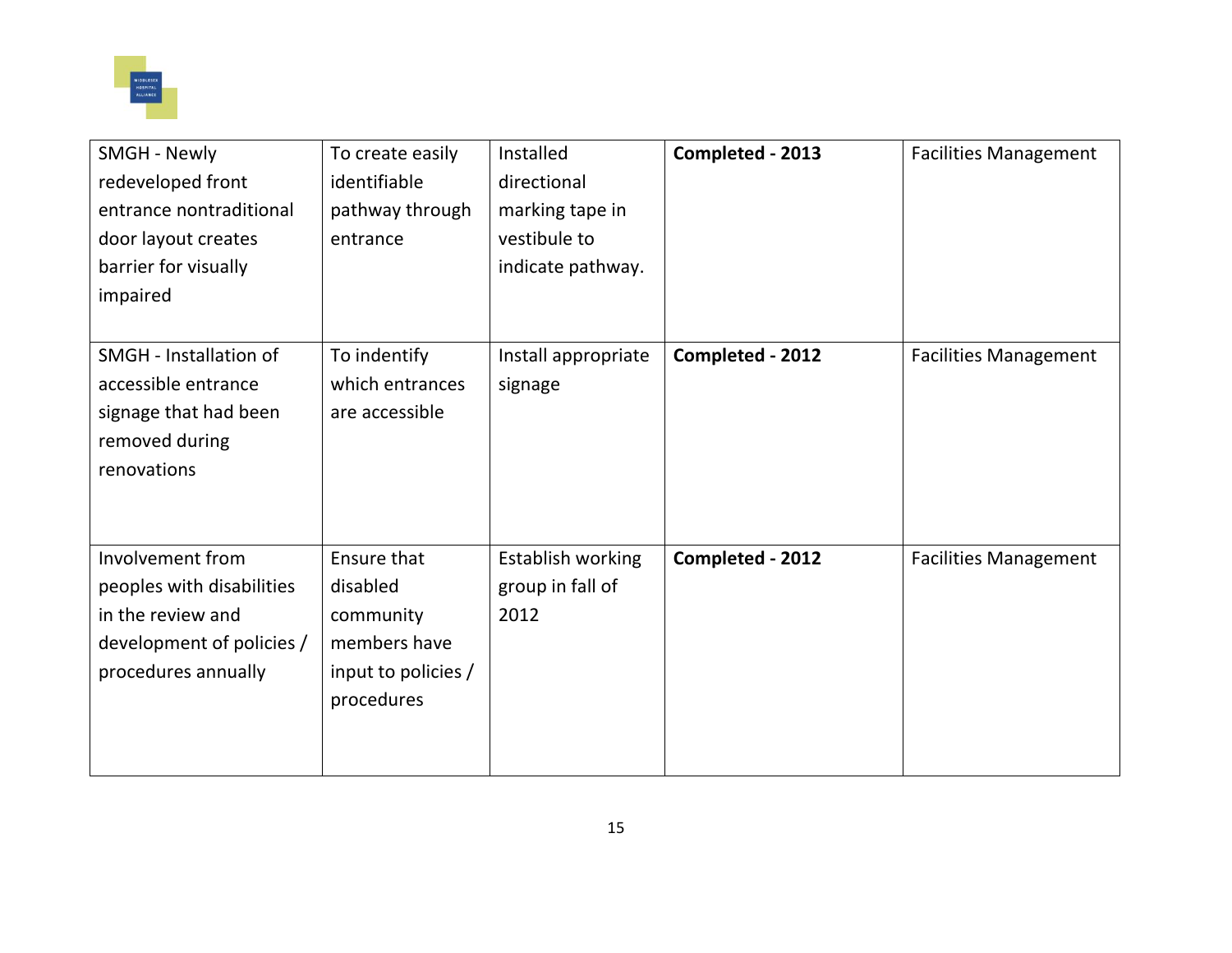

| SMGH - Hand rails for | Railings to aid | Installed railings | Completed - 2013 | <b>Facilities Management</b> |
|-----------------------|-----------------|--------------------|------------------|------------------------------|
| main corridor to      | persons with    |                    |                  |                              |
| Ambulatory Care and   | mobility issues |                    |                  |                              |
| Diagnostics Imaging   |                 |                    |                  |                              |
|                       |                 |                    |                  |                              |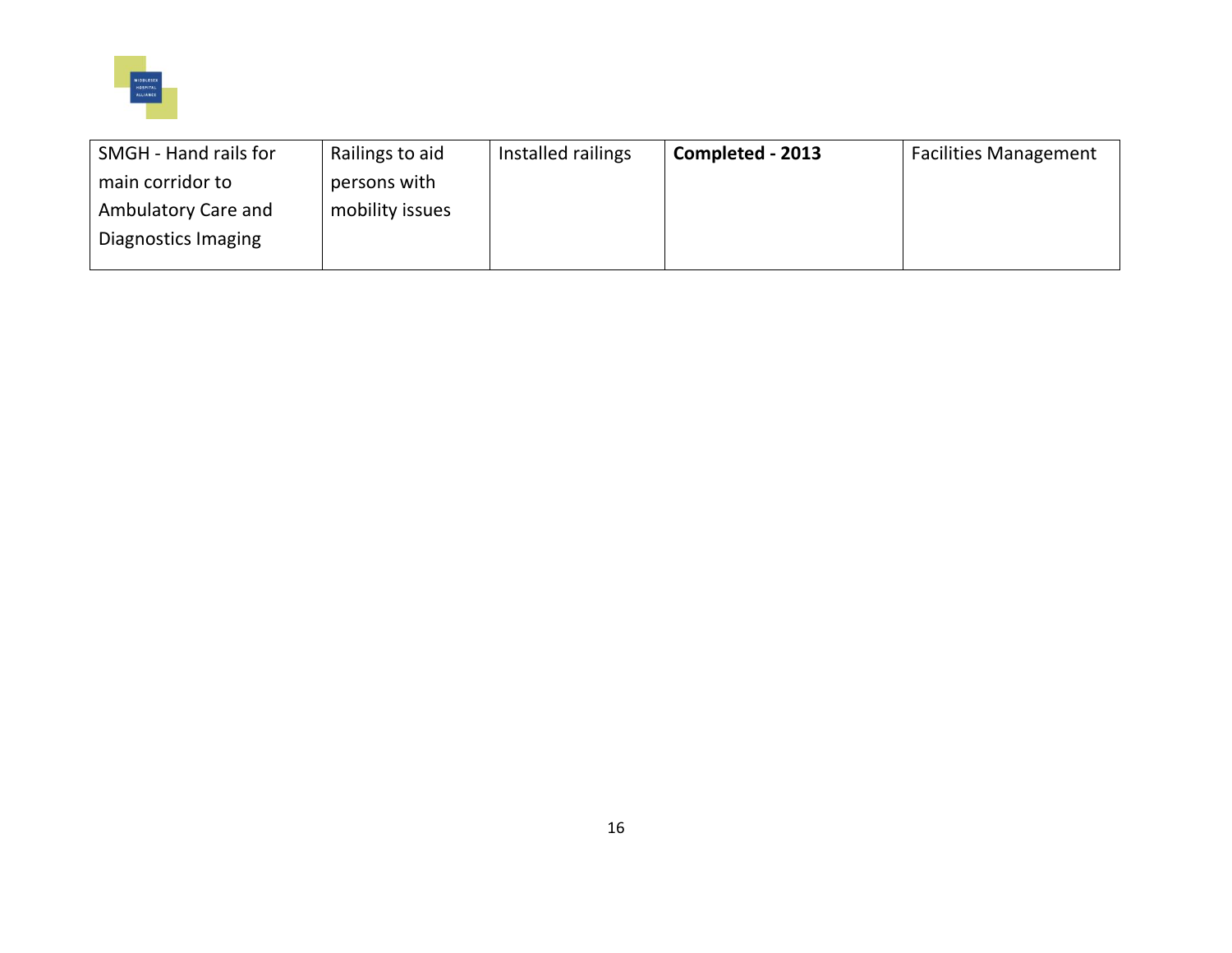

## **Future identified barriers for the Middlesex Hospital Alliance**

| <b>Barrier</b>                                                                                                                  | <b>Objective</b>                                                | <b>Means to</b><br>remove/<br>prevent                         | <b>Performance Criteria</b>                                                                                                        | <b>Responsibility</b>                                                              |
|---------------------------------------------------------------------------------------------------------------------------------|-----------------------------------------------------------------|---------------------------------------------------------------|------------------------------------------------------------------------------------------------------------------------------------|------------------------------------------------------------------------------------|
| <b>FCHS</b> - Installation of<br>automatic door operators<br>for barrier free washroom<br>in emergency department<br>lobby area | Improve ease of<br>access                                       |                                                               | To be completed in 2014<br>(funding dependent)                                                                                     | <b>Facilities Management</b>                                                       |
| <b>SMGH</b> - Patient assistance<br>technology for<br>ambulatory care and the<br>emergency department                           |                                                                 |                                                               | <b>Technology need to be</b><br>reviewed with concurrent<br>technology projects in<br>progress (Funding and<br>resource dependent) | Facilities Management /<br><b>Information Systems</b><br>and<br>Telecommunications |
| <b>SMGH - Voice</b><br>annunciation for<br>passenger elevators                                                                  | Aide visually<br>impaired persons<br>with elevator<br>operation | Upgrade elevator<br>controls to include<br>voice annunciation | To be completed in 2015<br>funding dependant                                                                                       | <b>Facilities Management</b>                                                       |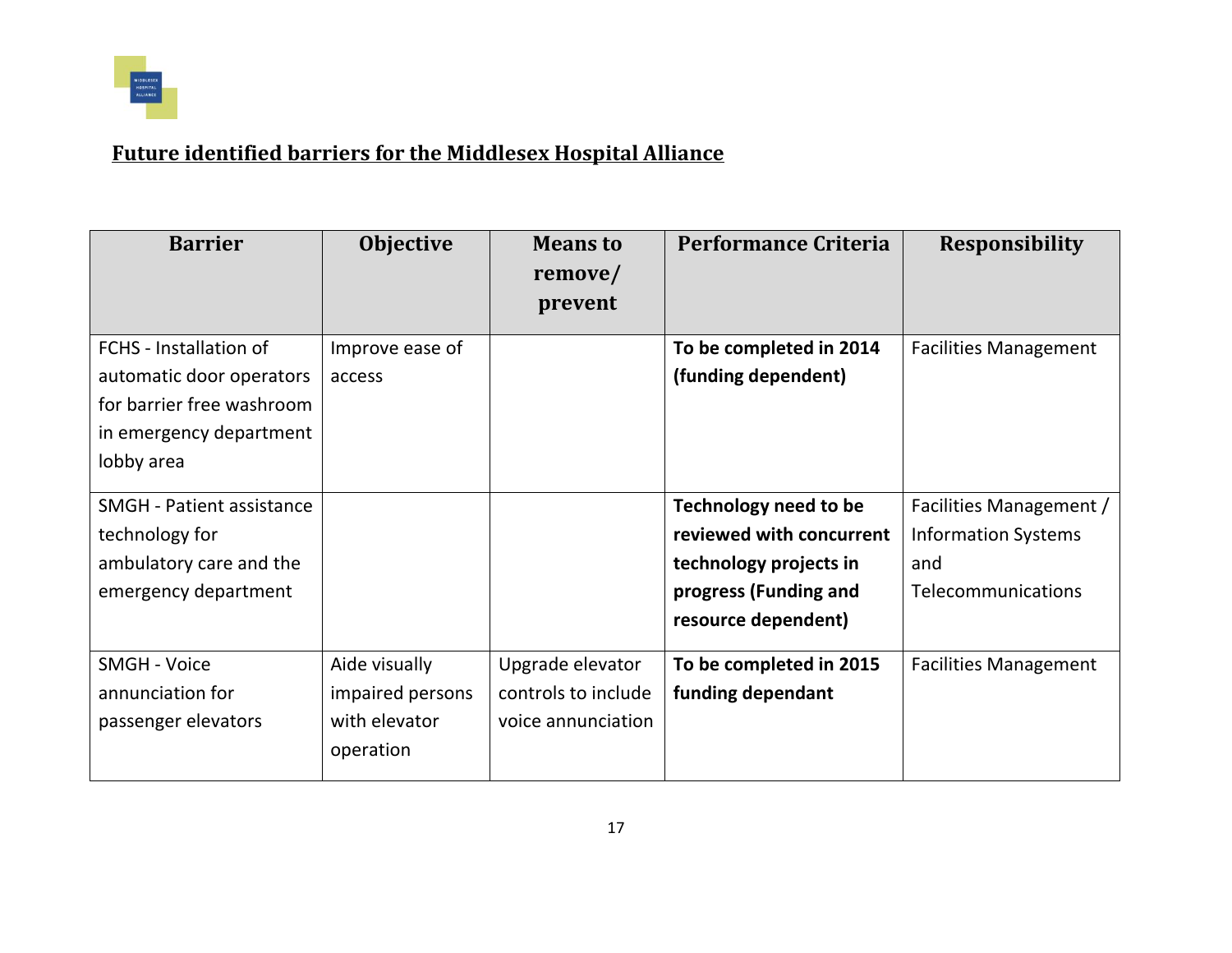

| SMGH - Hand rails for       | Railings to aid     | Add railing to        | To be completed in 2014        | <b>Facilities Management</b> |
|-----------------------------|---------------------|-----------------------|--------------------------------|------------------------------|
| corridor between            | persons with        | opposite side of      |                                |                              |
| Ambulatory Care and         | mobility issues     | corridor              |                                |                              |
| Diagnostics Imaging         |                     |                       |                                |                              |
|                             |                     |                       |                                |                              |
| Patient registration kiosks | Improve access      | Install fully         | <b>Planning underway for</b>   | <b>Materials Management</b>  |
|                             | for patients and    | accessible kiosks     | trial Kiosk with full          | / Information Systems        |
|                             | visitors            | for self registration | implementation by 2015         | and                          |
|                             |                     |                       |                                | Telecommunications           |
| Planning for re-launch of   | Prepare for a fully | Review of current     | To be complete for 2015        | <b>Information Systems</b>   |
| MHA Intranet site in        | accessible          | intranet site to      |                                | and                          |
| accessible format           | internal website    | determine gaps to     |                                | Telecommunications           |
|                             |                     | compliance with       |                                |                              |
|                             |                     | WCAG 2.0 Level        |                                |                              |
|                             |                     | AA                    |                                |                              |
|                             |                     |                       |                                |                              |
| MHA website upgrades        | Prepare for a fully | Review of current     | <b>Planning to be complete</b> | <b>Information Systems</b>   |
|                             | accessible          | website to            | by 2016                        | and                          |
|                             | external website    | determine steps to    |                                | Telecommunications           |
|                             |                     | ensure that it will   |                                |                              |
|                             |                     | be compliant with     |                                |                              |
|                             |                     | WCAG 2.0 Level        |                                |                              |
|                             |                     | AA                    |                                |                              |
|                             |                     |                       |                                |                              |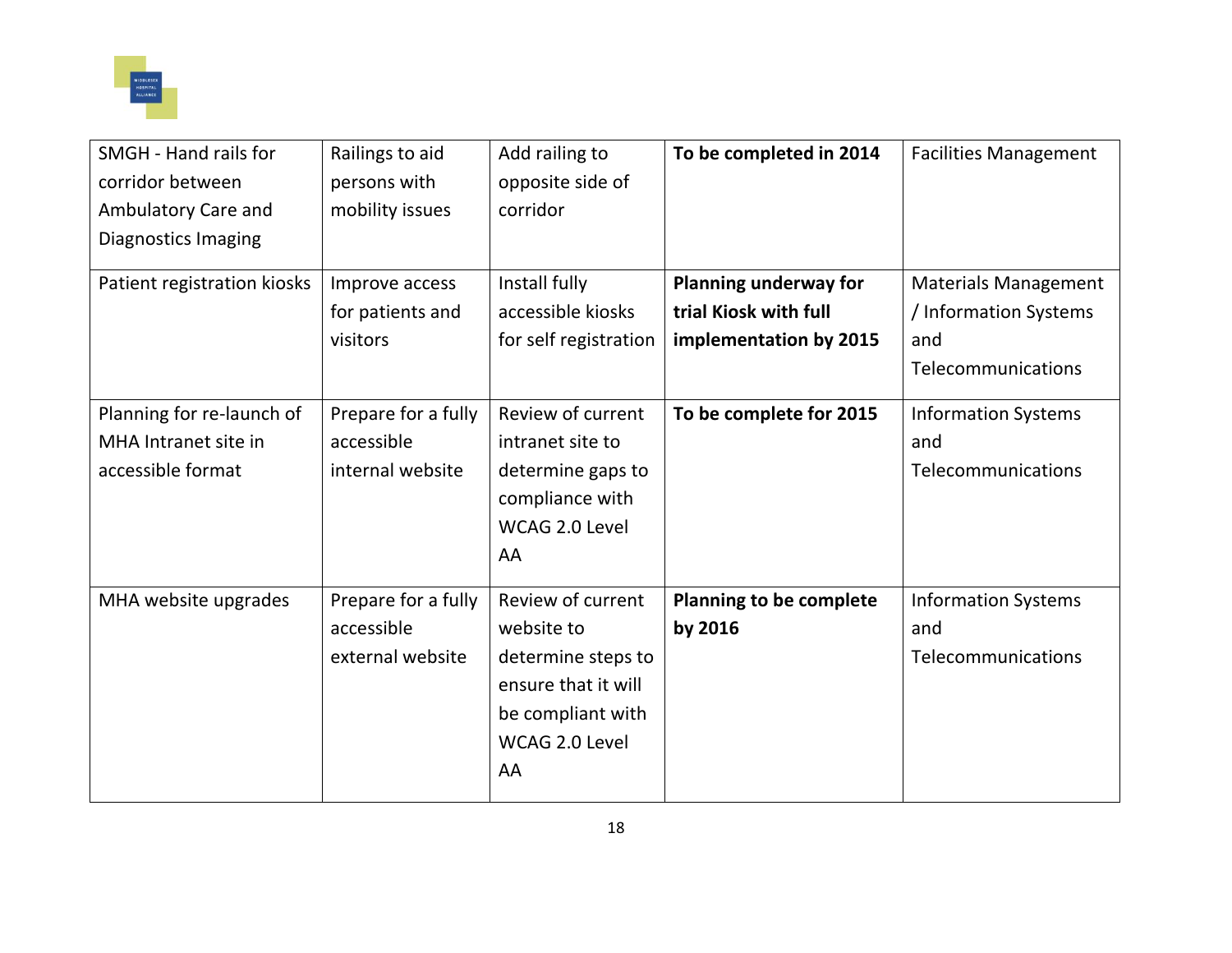

| <b>SMGH</b> - Relocate Info    | Improve visibility   | Explore redesign,   | Review to be complete in | <b>Facilities Management</b> |
|--------------------------------|----------------------|---------------------|--------------------------|------------------------------|
| desk or redesign front         | of info desk         | colour options,     | 2014                     |                              |
| lobby                          | (available           | location to aid     |                          |                              |
|                                | assistance) for      | visually impaired   |                          |                              |
|                                | visually impaired    | persons when        |                          |                              |
|                                | persons              | entering the        |                          |                              |
|                                |                      | facility            |                          |                              |
|                                |                      |                     |                          |                              |
|                                |                      |                     |                          |                              |
| FCHS - Create barrier free     | Provide accessible   | Renovate and        | To be complete in 2014   | <b>Facilities Management</b> |
| washroom in Adult Day          | facilities for adult | repurpose space to  |                          |                              |
| <b>Centre at Four Counties</b> | day program          | create new          |                          |                              |
| <b>Health Services</b>         | participants         | accessible          |                          |                              |
|                                |                      | washroom            |                          |                              |
|                                |                      |                     |                          |                              |
| <b>SMGH - Barrier Free</b>     | Create an            | Design pathway,     | To be complete in 2014   | Facilities Management /      |
| Pathway to Fountain            | accessible           | gardens, seating    |                          | <b>SMGH Auxiliary</b>        |
|                                | pathway and          | area etc. to create |                          |                              |
|                                | sitting area         | gathering space     |                          |                              |
|                                |                      | Install a hand rail | To be completed in 2015  | <b>Facilities Management</b> |
| Improved access to front       | Railing to aid       | towards the         |                          |                              |
| entrance (handrails)           | persons with         | sidewalk            |                          |                              |
|                                | mobility issues      |                     |                          |                              |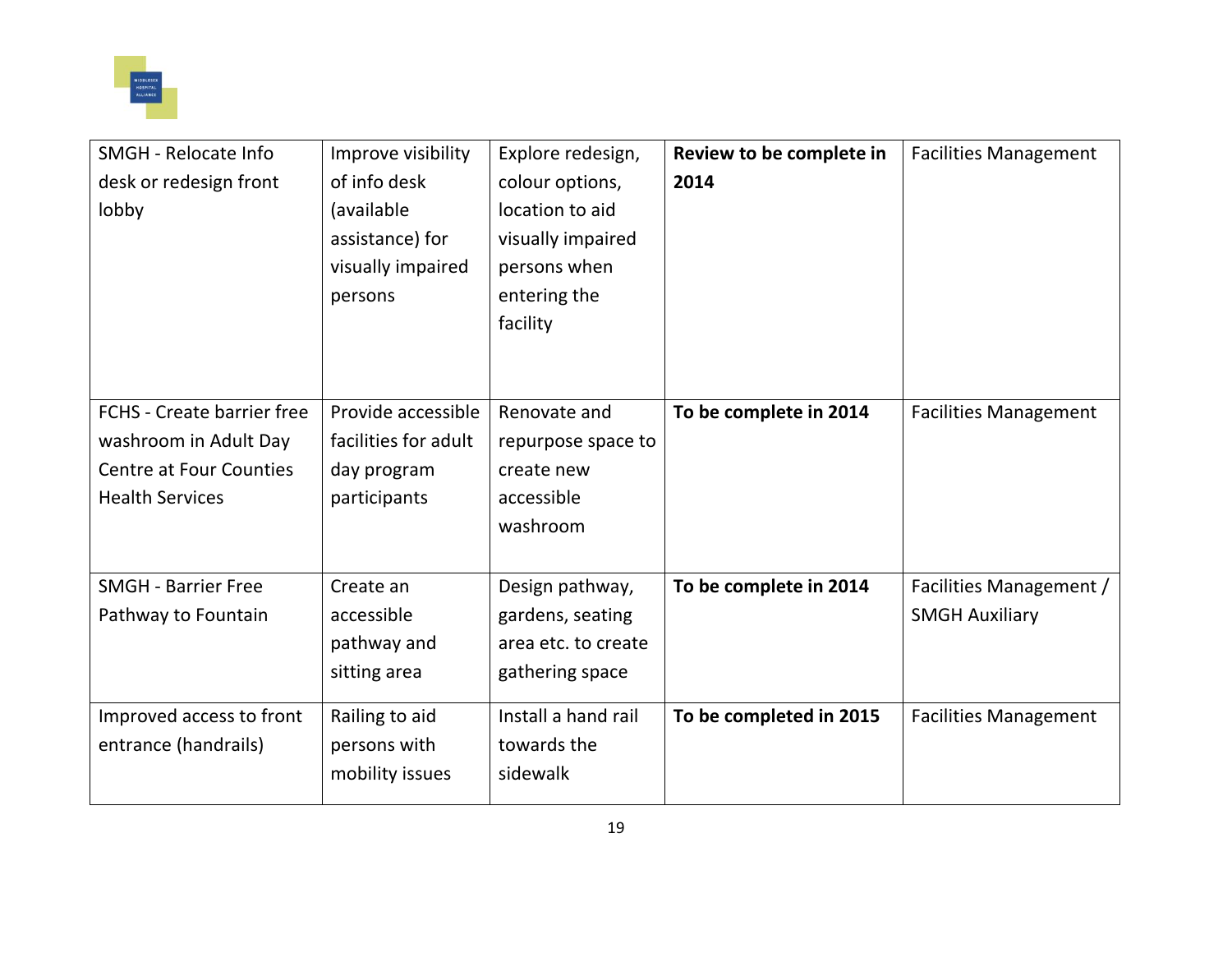

| Parking services Kiosk  | Ensure that         | Review required      | <b>Review to be completed</b> | Foundation / Parking         |
|-------------------------|---------------------|----------------------|-------------------------------|------------------------------|
| (not owned by MHA)      | parking services    | by parking services  | in 2014                       | <b>Services Vendor</b>       |
|                         | Kiosk is accessible |                      |                               |                              |
| FCHS - Improved Fire    | Replace or          | Review current       | To be completed in 2014       | <b>Facilities Management</b> |
| Alarm signaling devices | augment fire        | system, engineer     |                               |                              |
|                         | alarm bells with    | solution and install |                               |                              |
|                         | strobe devices for  |                      |                               |                              |
|                         | persons with        |                      |                               |                              |
|                         | hearing             |                      |                               |                              |
|                         | impairments         |                      |                               |                              |
|                         |                     |                      |                               |                              |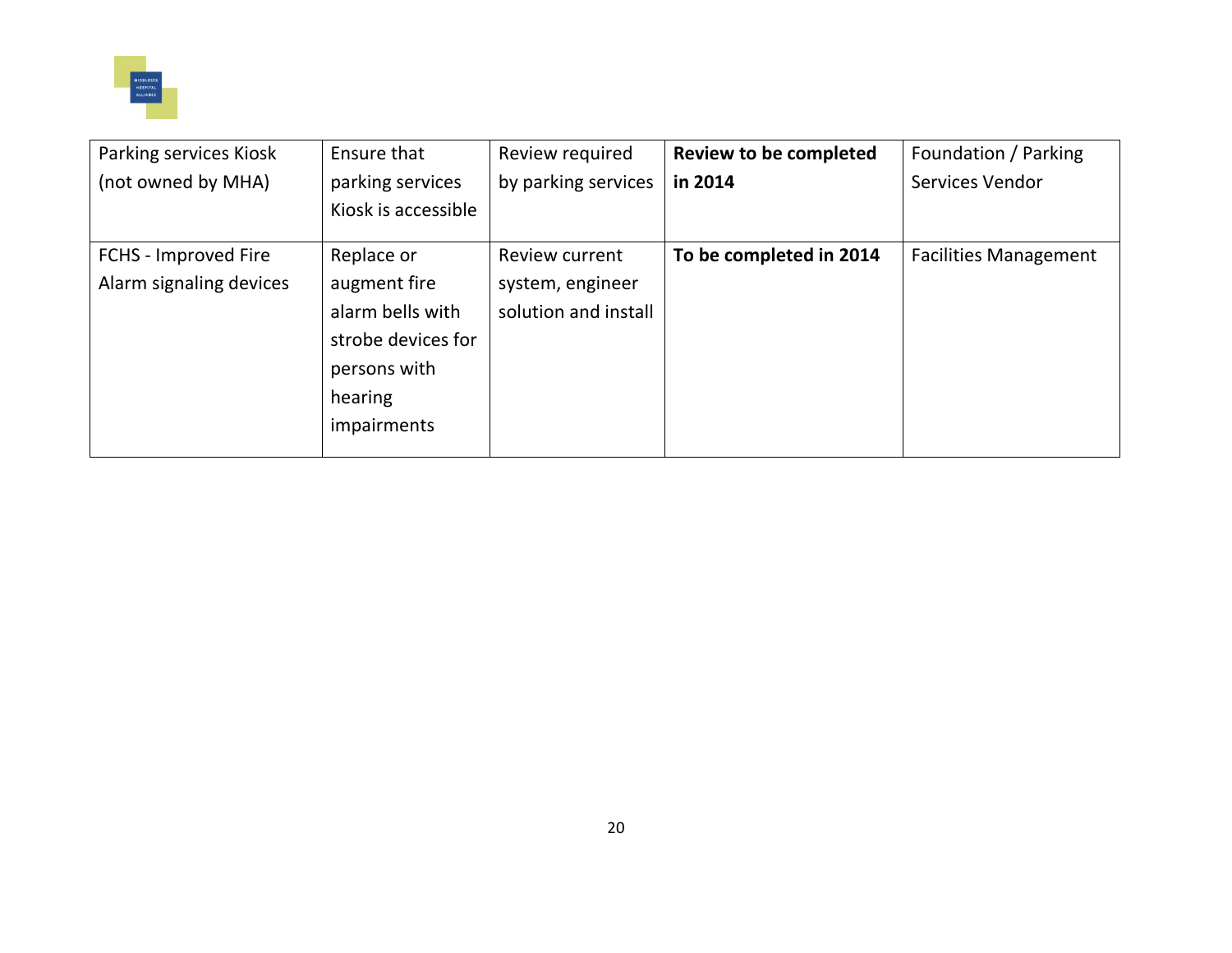

## **Integrated Accessibility Standards Compliance Plan**

| <b>IASR Requirement</b>                                                                                                         | <b>Status</b> | <b>Timing</b>                                                                                                                                                                  |
|---------------------------------------------------------------------------------------------------------------------------------|---------------|--------------------------------------------------------------------------------------------------------------------------------------------------------------------------------|
| <b>General</b>                                                                                                                  |               |                                                                                                                                                                                |
| Create accessibility policies that demonstrate the<br>organization's commitment to becoming more accessible                     | Compliant     | Policy to be reviewed<br>annually                                                                                                                                              |
| Create a multi-year accessibility plan that outlines what<br>you will do to remove and prevent barriers in your<br>organization | Compliant     | Plan to be reviewed<br>annually and updated as<br>required.<br>A status report will be<br>completed by the<br>working group and<br>provided to SLC in<br>January 2015 and 2016 |
| Post the multi-year accessibility plan on the organization's<br>website                                                         | Compliant     | 3 year cycle                                                                                                                                                                   |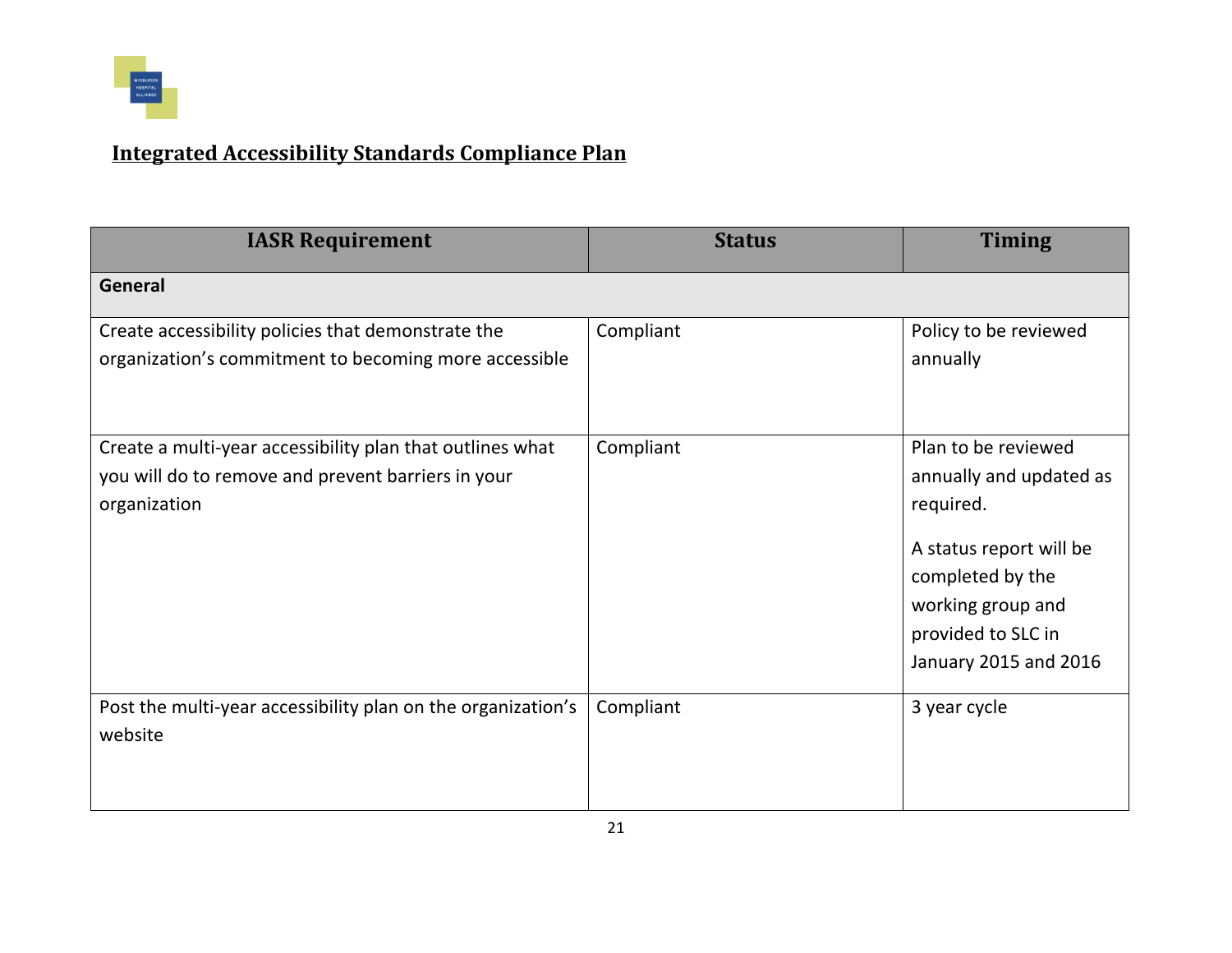

| Incorporate accessibility criteria and features when<br>procuring or acquiring goods, services or facilities, except<br>where it is not practicable to do so.                                                                                                                                                                              |                                                                                                                              | Complete                 |
|--------------------------------------------------------------------------------------------------------------------------------------------------------------------------------------------------------------------------------------------------------------------------------------------------------------------------------------------|------------------------------------------------------------------------------------------------------------------------------|--------------------------|
| Incorporate accessibility features in the design,<br>procurement and acquisition of self-serve kiosks                                                                                                                                                                                                                                      | Kiosks (not owned by MHA) are to<br>be reviewed                                                                              | Complete by 12/14        |
| Ensure training is provided on the requirements of the<br>accessibility standards referred to in the IASR and in the<br>Human Rights Code as it pertains to persons with<br>disabilities to employees, volunteers, persons developing<br>the organization's policies and others who provide goods<br>or care on behalf of the organization | Training program exists for staff,<br>physicians, volunteers, clergy,<br>auxiliary members and leadership.                   | Training updated in 2012 |
| <b>Information and Communication Standards</b>                                                                                                                                                                                                                                                                                             |                                                                                                                              |                          |
| Have process for receiving and responding to feedback<br>and ensure the process is accessible                                                                                                                                                                                                                                              | Currently RL Solutions is utilized for<br>feedback. A survey form and<br>contact information will be added<br>to the website | Complete by 01/14        |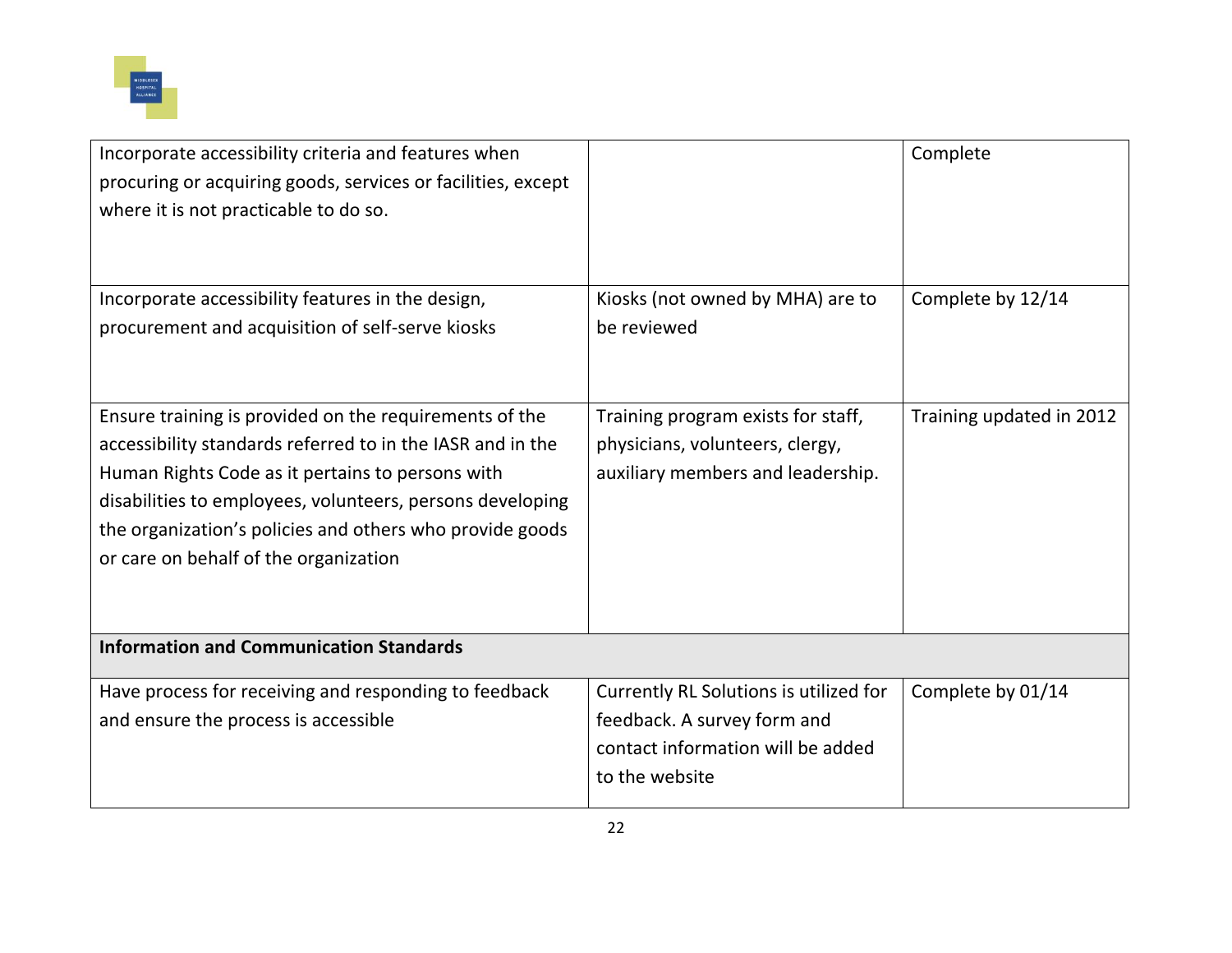

| Upon request, provide or arrange the provision of       | Some methods are accessible and     | Complete by 01/15 |
|---------------------------------------------------------|-------------------------------------|-------------------|
| accessible formats and communication supports for       | support currently available. Notice |                   |
| persons with disabilities                               | of this service needs to be posted  |                   |
|                                                         | on the website                      |                   |
|                                                         |                                     |                   |
| If an organization makes emergency procedures, plans or | Emergency information is not        | <b>TBD</b>        |
| public safety information available to the public it is | currently made public               |                   |
| required to be in accessible formats or with            |                                     |                   |
| communication supports                                  |                                     |                   |
|                                                         |                                     |                   |
| New internet and intranet websites and web content      | <b>IST reviewing</b>                | <b>TBD</b>        |
| must conform to WCAG 2.0 Level AA, other than captions  |                                     |                   |
| and audio descriptions                                  |                                     |                   |
|                                                         |                                     |                   |
| All internet websites and web content must conform to   | <b>IST reviewing</b>                | Complete by 01/21 |
| WCAG 2.0 Level AA other than captions and audio         |                                     |                   |
| descriptions                                            |                                     |                   |
| <b>Employment Standards</b>                             |                                     |                   |
|                                                         |                                     |                   |
| Notify employees and members of the public of the       | Under review                        | Complete by 01/14 |
| availability of accommodation for applicants with       |                                     |                   |
| disabilities in our recruitment processes               |                                     |                   |
|                                                         |                                     |                   |
|                                                         |                                     |                   |
|                                                         |                                     |                   |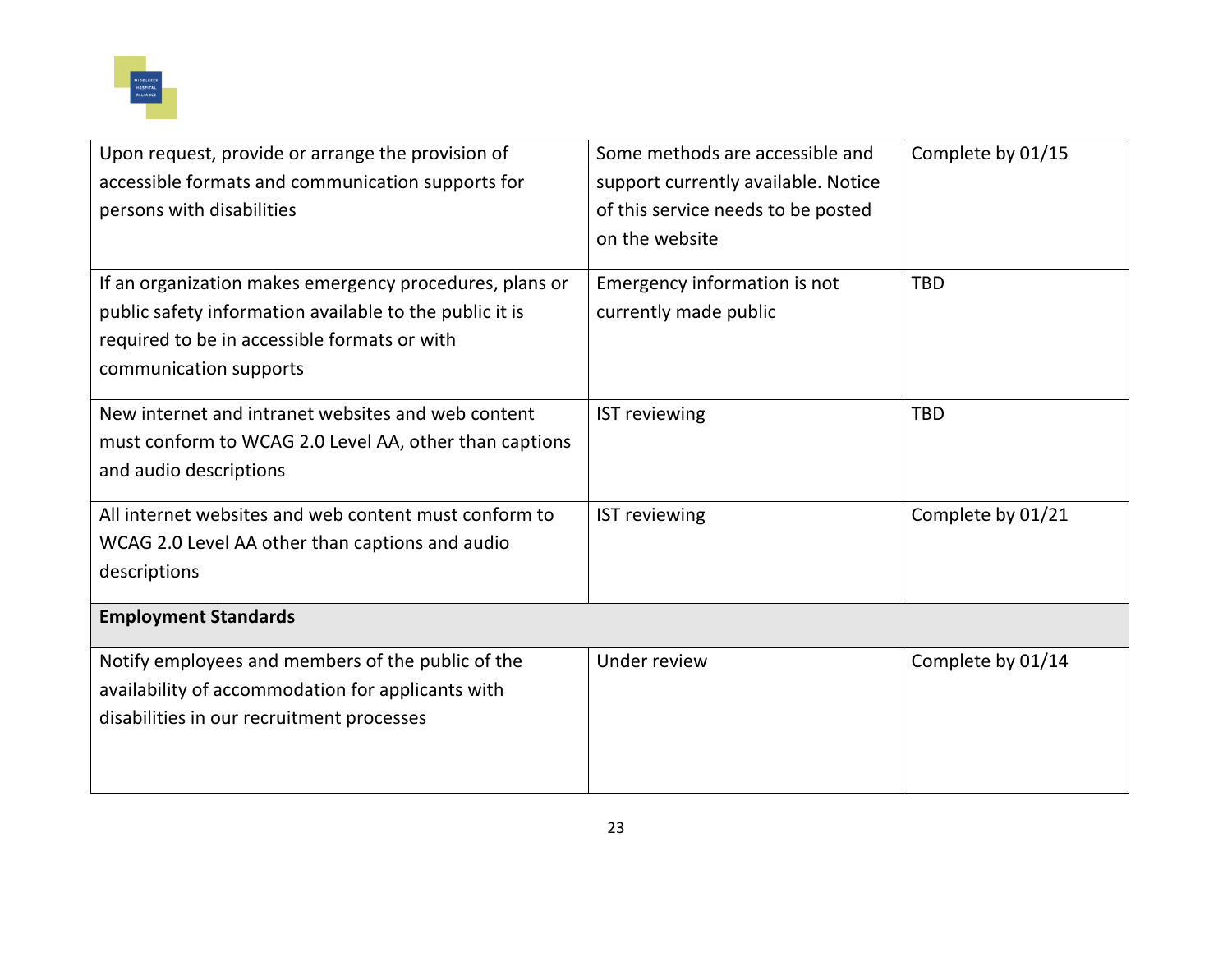

| Notify applicants when they are selected to participate in<br>assessments or selection processes that accommodations<br>are available upon request in relation to the processes or<br>materials being used | Under review | Complete by 01/14 |
|------------------------------------------------------------------------------------------------------------------------------------------------------------------------------------------------------------|--------------|-------------------|
| Applicants are notified of policies accommodating<br>employees with disabilities                                                                                                                           | Under review | Complete by 01/14 |
| Inform employees of policies used to support employees<br>with disabilities including provision of job<br>accommodations that take into account accessibility<br>needs due to disabilities                 | Under review | Complete by 01/14 |
| Provide information required under this section to new<br>employees as soon as practicable after they begin their<br>employment                                                                            | Under review | Complete by 01/14 |
| Provide updates to employees when there is a change to<br>existing policies on the provision of job accommodations                                                                                         | Under review | Complete by 01/14 |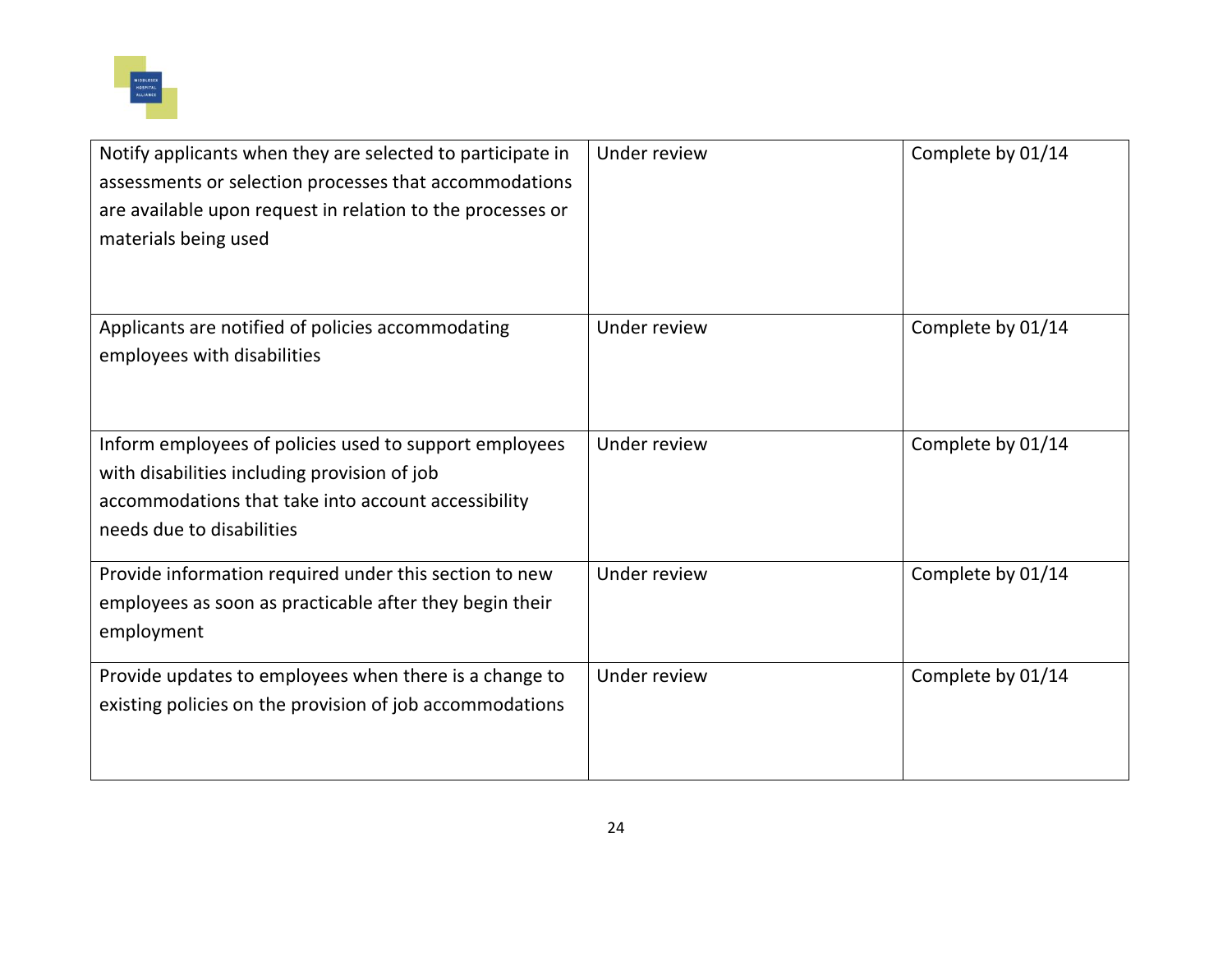

| Upon request by an employee, provide or arrange for the                                                                                 | Under review | Complete by 01/14 |
|-----------------------------------------------------------------------------------------------------------------------------------------|--------------|-------------------|
|                                                                                                                                         |              |                   |
| provision of accessible formats and for communication                                                                                   |              |                   |
| supports for:                                                                                                                           |              |                   |
| Information that is needed to perform the<br>employee's job<br>Information that is generally available to<br>employees in the workplace |              |                   |
| The employer consults with the employee making the                                                                                      |              |                   |
| request to determine the accessible format or                                                                                           |              |                   |
| communication support required                                                                                                          |              |                   |
|                                                                                                                                         |              |                   |
| Provide individualized workplace emergency response                                                                                     | Compliant    |                   |
| information to employees with disabilities, if the disability                                                                           |              |                   |
| is such that the information is necessary, and the                                                                                      |              |                   |
| employer is aware of the need of accommodation due to                                                                                   |              |                   |
| the employee's disability                                                                                                               |              |                   |
|                                                                                                                                         |              |                   |
| Develop and have in place a written process for the                                                                                     | Under review | Complete by 01/14 |
| development of documented individual accommodation                                                                                      |              |                   |
| plans for employees with disabilities                                                                                                   |              |                   |
|                                                                                                                                         |              |                   |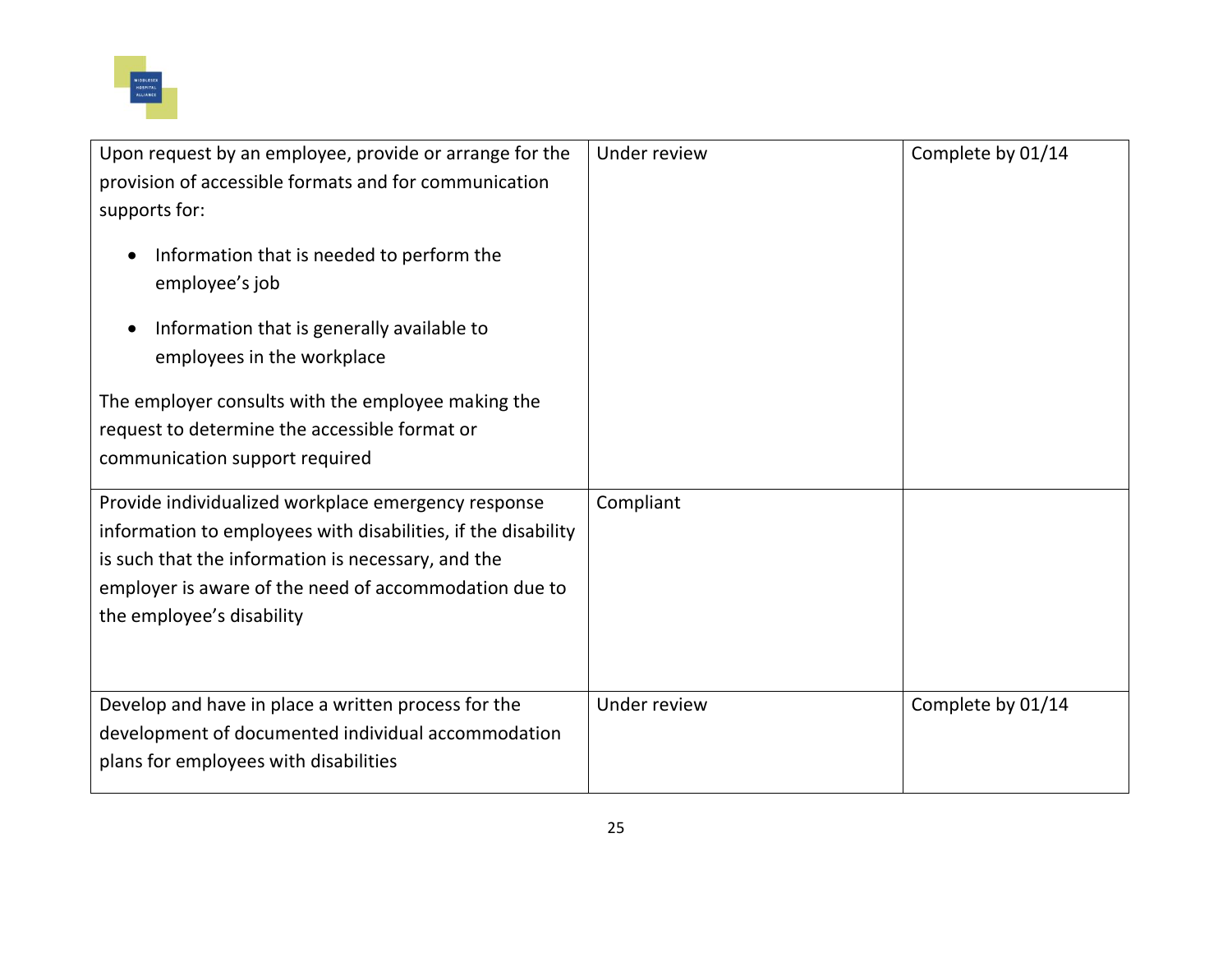

| Develop and document a return to work process for           | Under review                      | Complete by 01/14  |
|-------------------------------------------------------------|-----------------------------------|--------------------|
| employees who have been absent from work due to a           |                                   |                    |
| disability and require disability related accommodations    |                                   |                    |
| to return to work                                           |                                   |                    |
| Performance management shall take into account the          | Under review                      | Completed by 01/14 |
| accessibility needs of employees with disabilities, as well |                                   |                    |
| as accommodation plans                                      |                                   |                    |
| Employers that provide career development and               | Under review                      | Completed by 01/14 |
| advancement to its employees shall take into account the    |                                   |                    |
| accessibility needs of its employees with disabilities as   |                                   |                    |
| well as individual accommodation plans                      |                                   |                    |
| Redeployment shall take into account the accessibility      | Under review                      | Completed by 01/14 |
| needs of employees with disabilities as well as             |                                   |                    |
| accommodation plans                                         |                                   |                    |
| <b>Transportation Standards</b>                             |                                   |                    |
| Organizations that are not primarily in the business of     | New transportation provider under | Completed 06/13    |
| transportation, but that provide transportation services    | contract                          |                    |
| shall provide accessible vehicles or equivalent services    |                                   |                    |
| upon request                                                |                                   |                    |
|                                                             |                                   |                    |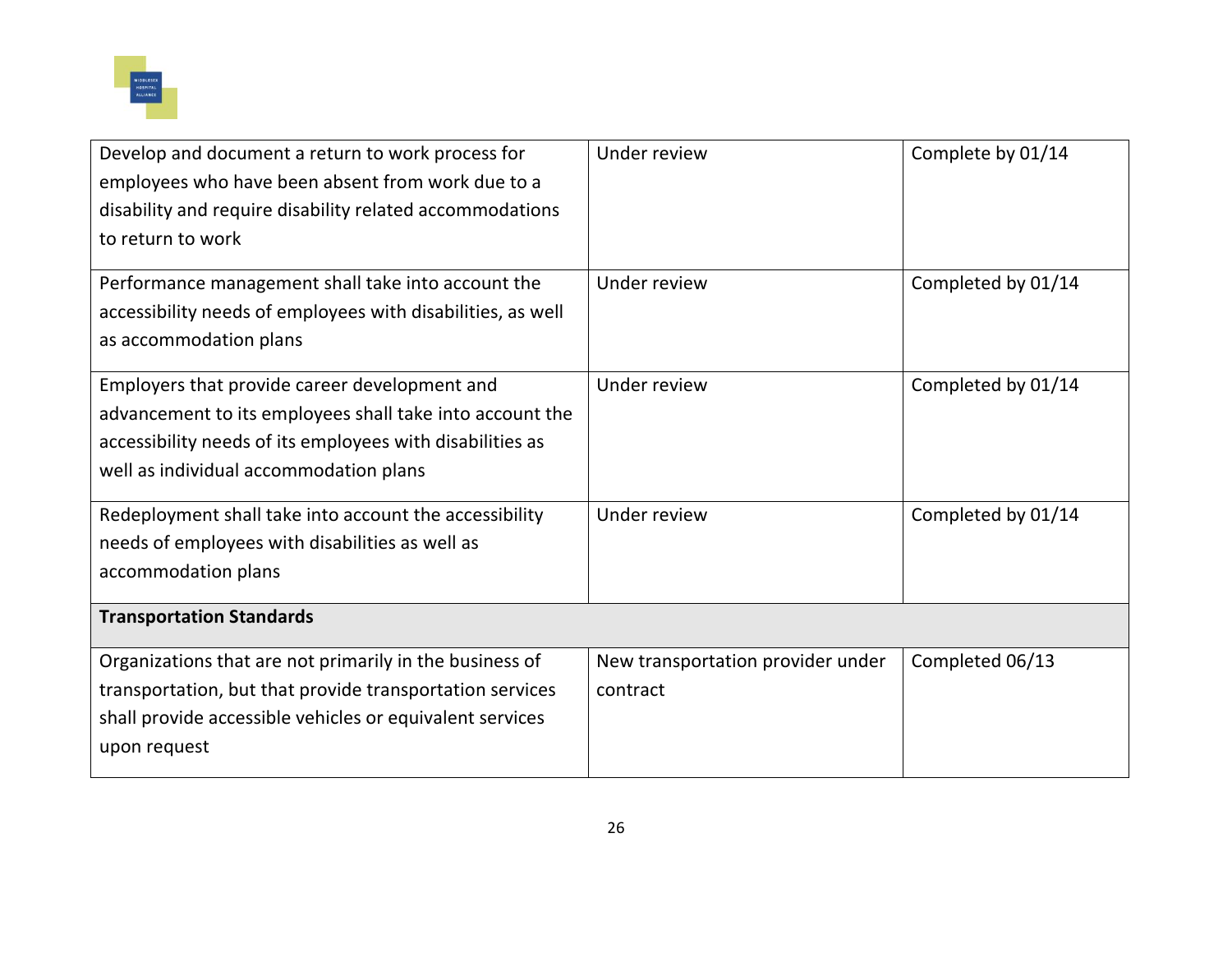

| <b>Design of Public Spaces</b>                                                                                                                                                                                                                                                                                                                                                                                     |              |                    |
|--------------------------------------------------------------------------------------------------------------------------------------------------------------------------------------------------------------------------------------------------------------------------------------------------------------------------------------------------------------------------------------------------------------------|--------------|--------------------|
| Ensure that new and redeveloped exterior paths of travel                                                                                                                                                                                                                                                                                                                                                           | Under review | Completed by 01/16 |
| follow technical requirements as set out in the standard                                                                                                                                                                                                                                                                                                                                                           |              |                    |
| Ensure that when building or making major changes to<br>existing outdoor public eating areas at least 20%, and no<br>fewer than 1, of the tables are accessible to people using<br>mobility aids, that the ground leading to and under the<br>accessible tables is level firm and stable and that, enough<br>space is clear around the accessible tables so people using<br>a mobility aid can approach the tables | Under review | Completed by 01/16 |
| Ensure that new or redeveloped parking spaces are<br>created according to the technical requirements as set<br>out in the standard                                                                                                                                                                                                                                                                                 | Under review | Completed by 01/16 |
| When making changes to or adding new service counters<br>ensure that at least one service counter is accessible to<br>people who use mobility aids as per the technical<br>requirements set out in the standard                                                                                                                                                                                                    | Under review | Completed by 01/16 |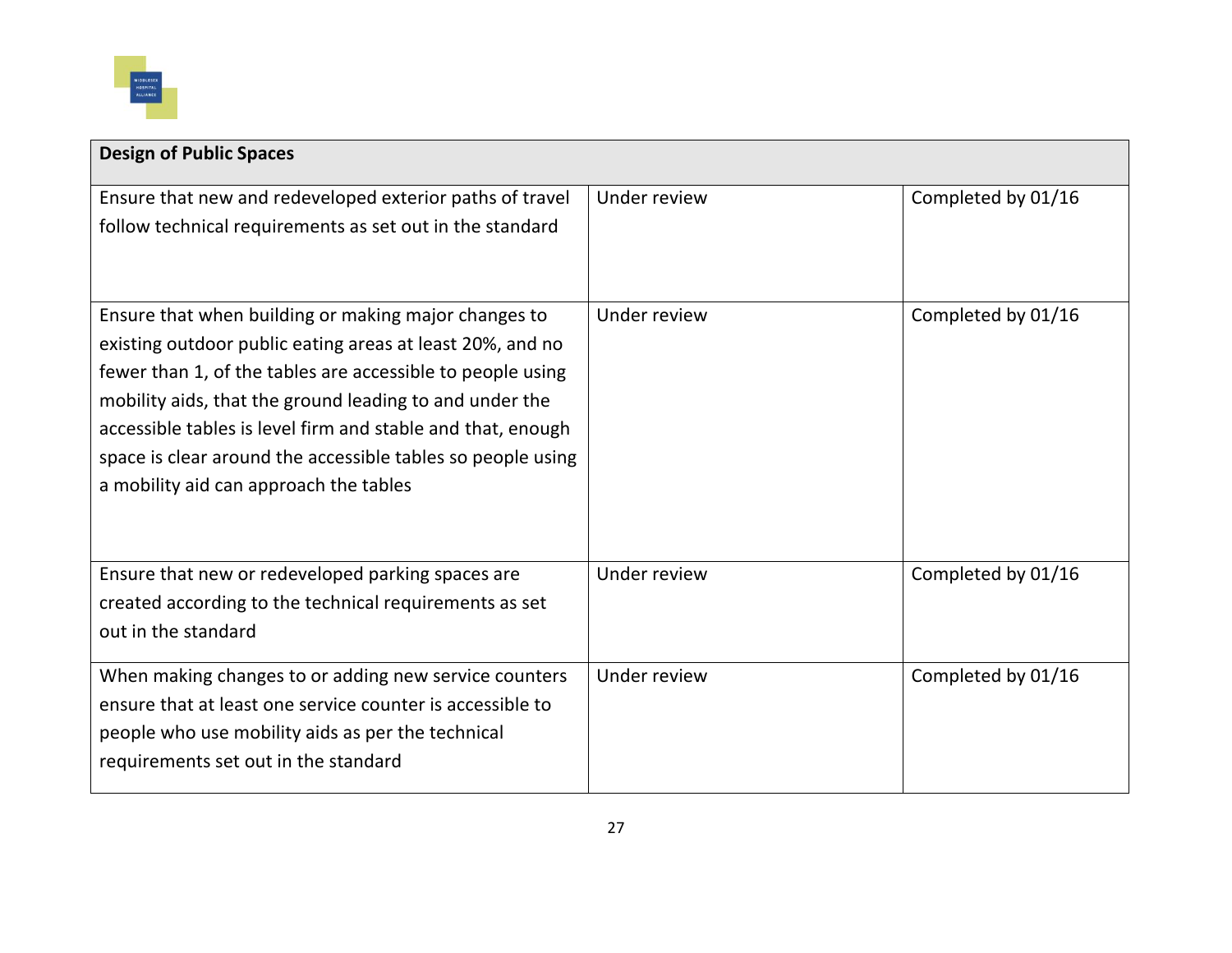

| When building or making changes to queuing guides<br>ensure that the queuing area is wide enough for people<br>using a mobility aid and people with vision loss can detect<br>the queuing area with a cane                  | Under review | Completed by 01/16 |
|-----------------------------------------------------------------------------------------------------------------------------------------------------------------------------------------------------------------------------|--------------|--------------------|
| When constructing or make major changes to waiting<br>areas ensure that 3% of the seating is accessible and that<br>no fewer than 1 seating space is accessible                                                             | Under review | Completed by 01/16 |
| Ensure that the accessibility plan contains preventive and<br>emergency procedures for accessible parts of public<br>spaces, such as posting when regular maintenance occurs<br>and letting people know about alternatives  | Under review | Completed by 01/16 |
| Ensure that procedures for handling temporary<br>disruptions in service when an accessible part of your<br>public spaces stops working, such as putting up a sign<br>explaining the disruption and outlining an alternative | Under review | Completed by 01/16 |